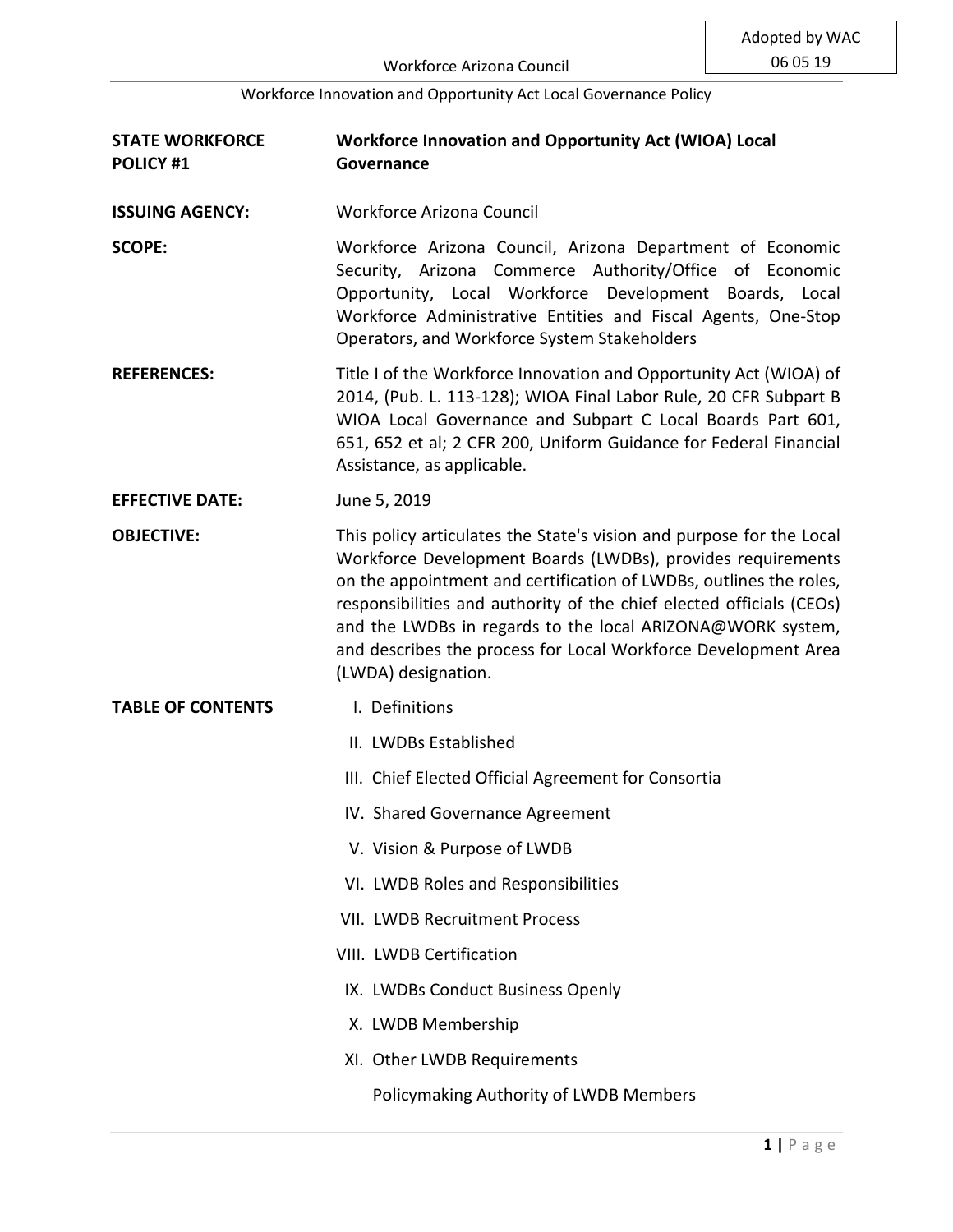Prohibited LWDB Members

Authority to Hire LWDB Staff

Diverse Geographic Areas Represented

Represent Multiple Entities

LWDB Chair

Voting Privilege

Standing Committees

Bylaws

XII. LWDA Designation Request

XIII. LWDA Designation

XIV. Local Plan Modifications

 **I. DEFINITIONS:** Chief elected official -- The term ``chief elected official'' means--

(A) the chief elected executive officer of a unit of general local government in a LWDA; and

(B) in a case in which a LWDA includes more than one unit of general local government, the individuals designated under the agreement described in section 107(c)(1)(B).

In Arizona, the local workforce system is known as the local ARIZONA@WORK system.

In Arizona, the State Workforce Development Board is called the Workforce Arizona Council (WAC).

Local Workforce Development Area: A geographic area, designated by the Governor in accordance with WIOA Sec 106(b)(1)(B), to serve as a jurisdiction for the administration of workforce development activities using Adult, Dislocated Worker, and Youth funds allocated by the State and to coordinate efforts related to the other core programs at a local community level.

 **II. LWDBS ESTABLISHED:** There shall be established, and certified by the Arizona Governor, a LWDB in each LWDA of the State to carry out the functions described in WIOA 107 (d) (and any functions specified for the LWDB under WIOA or the provisions establishing a core program) for such area. (WIOA 107(a))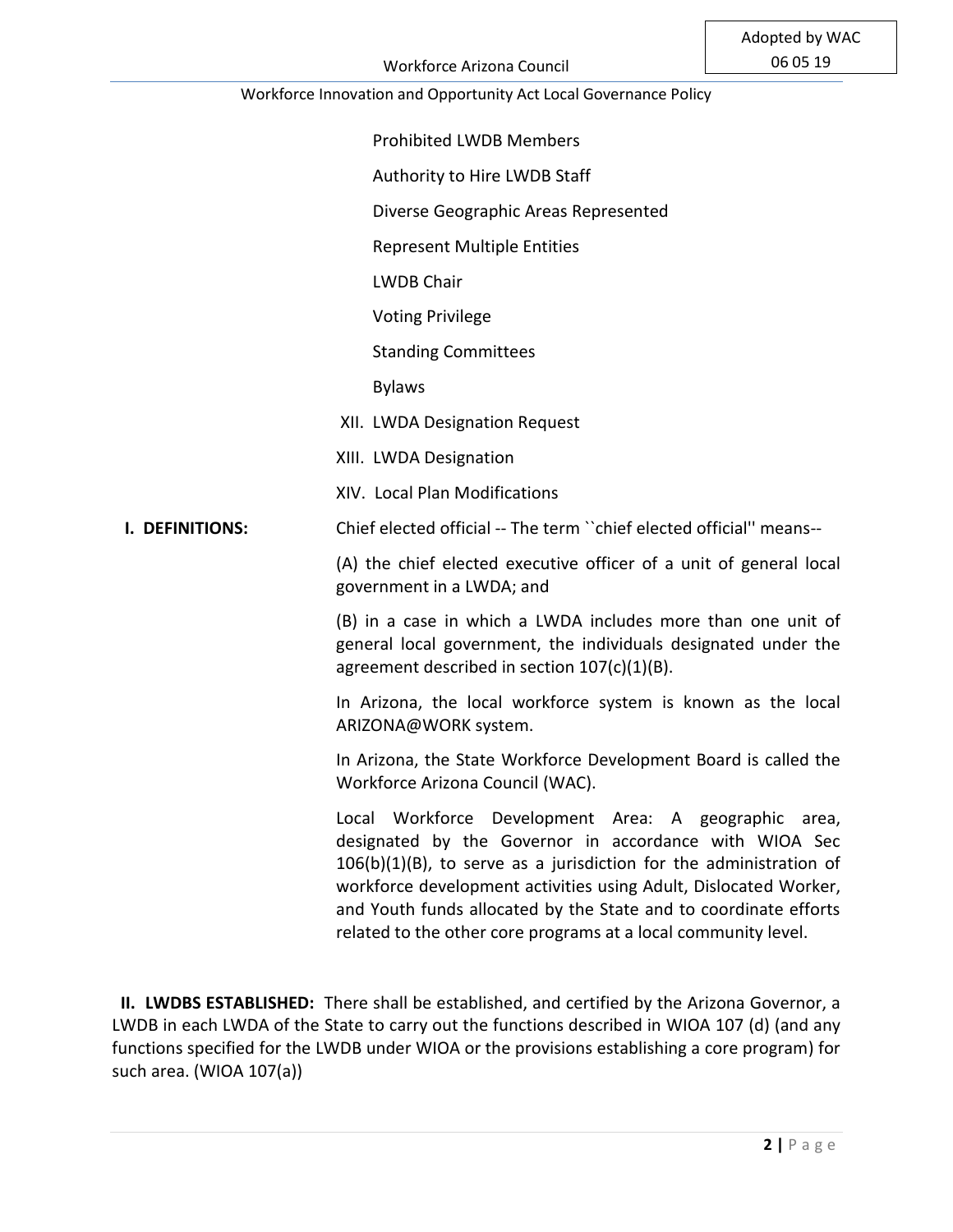**III. CHIEF ELECTED OFFICIAL AGREEMENT FOR CONSORTIA:** If a LWDA includes more than one unit of general local government, the CEOs of such units must execute a written consortia agreement that specifies the respective roles of the individual CEOs in the appointment of the members of the local workforce development board (LWDB) from the individuals nominated or recommended to be such members in accordance with eligible criteria, and in carrying out any other responsibilities assigned to CEOs under WIOA (WIOA 107 (c)(1)(B)(i and ii).

If the CEOs are unable to reach agreement after a reasonable effort, the Governor may appoint the members of the LWDB from individuals nominated or recommended as specified in WIOA  $107(c)(1)(B)$ .

Workforce Arizona Council, as the designated representative of the Governor, provides the following requirements for this agreement:

- **A. Required inclusions.** CEOs must enter into an agreement with each other that, at a minimum, includes the following sections:
	- **1. Grant recipient and signatory.** The written consortia agreement must identify that the CEOs are the grant recipient for the grant funds allocated to the LWDA under youth workforce investment activities (WIOA section 128) and adult and dislocated worker employment and training activities (WIOA section 133) or may designate an entity to serve as a local grant subrecipient for such funds or as a local fiscal agent (WIOA  $107(d)(12)(B)(i)(II))$ . Such designation shall not relieve the CEOs of the liability for any misuse of grant funds. If the CEOs will serve as the grant recipient, they must outline the process they will use to sign contracts and enter into agreements related to the WIOA. This may be accomplished by designating signatory authority to a lead CEO.
	- **2. Liability of funds.** The CEO in a LWDA shall be liable for any misuse of all local WIOA funds (i.e. WIOA section 128 and 133) as outlined in WIOA  $107(d)(12)(B)(i)(I)$ . The written agreement must acknowledge financial liability and outline the process for determining each CEOs' share of responsibility. This determination could be based on allocation, population, expenditures, or other criteria determined by the CEOs.
	- **3. Fiscal agent designation.** To assist in the administration of the grant funds, the CEOs may designate an entity to serve as a local fiscal agent as outlined in WIOA 107(d)(12)(B)(i)(II) and 20 CFR 679.420. If the CEO designates a fiscal agent, the CEO must ensure this agent has clearly defined roles and responsibilities (20 CFR 679.420). The appropriate role of fiscal agent is limited to accounting and funds management functions rather than policy or service delivery. If a fiscal agent is designated, the written agreement must describe the process for designation within the guidelines required by state and local procurement laws and policies.
	- **4. Local Board budget approval.** The LWDB shall develop a budget for the activities of the LWDB in the LWDA, consistent with the local plan and the duties of the LWDB under WIOA sec 107(d), subject to the approval of the CEO (WIOA  $107(d)(12)(A)$ ). The written consortia agreement must describe the process for reviewing and recommending the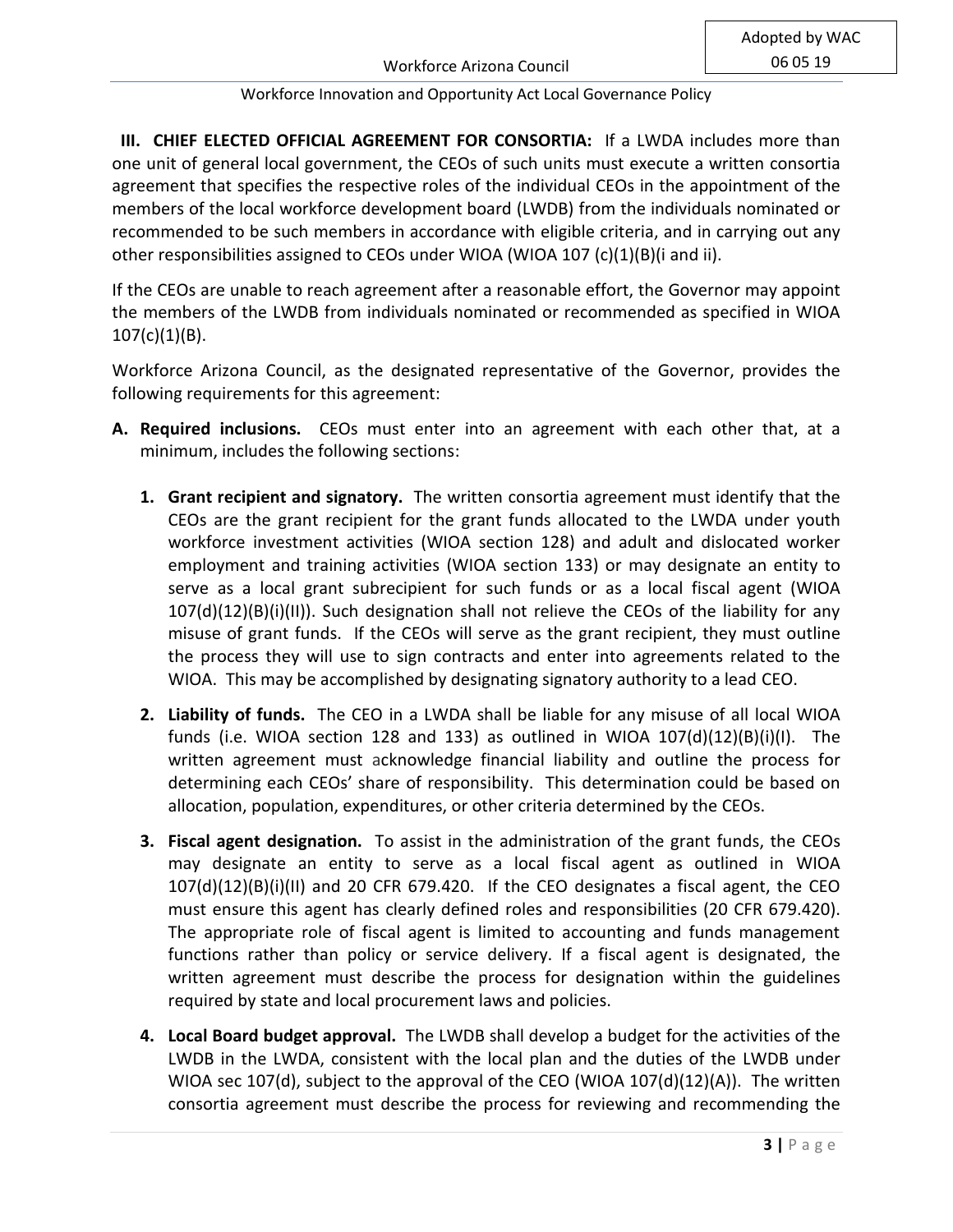approval of the LWDB annual budget as required in WIOA 107(d)(12)(A) and 20 CFR 679.370(o) for the purpose of carrying out the duties of the LWDB. Every LWDA must have a LWDB budget that meets the requirements stated in WIOA sec. 107(d) and 20 CFR 679.370.

- **5. Participating Chief Elected Officials.** The agreement must contain the name, title, area represented, contact information, and signature of the participating CEOs in the LWDA as defined in the LWDA. The tribal nations representing LWDAs will identify appropriate signatures for their agreements.
- **6. Designation of a Chief Elected Official.** CEOs are liable for all WIOA Title IB funds in the LWDA, and are required by the WIOA to approve or provide guidance on a number of LWDB activities. Workforce Arizona Council encourages CEOs to select one CEO who will act as a lead on behalf of the other CEOs. If a lead is appointed, the following information must be included in the written consortia agreement:
	- a. Appointment process and term of the lead CEO;
	- b. Language designating the lead to serve as the signatory for the CEOs;
	- c. Outline the decisions that may be made by the lead on behalf of the CEOs;
	- d. Name, title, and contact information of the appointed lead.
- **7. Amendment or change to the written consortia agreement.** The written agreement must outline the process that will be used for amendments or changes to the consortia agreement including a description of how an election may or may not impact an existing agreement. All amendments or changes must be maintained at the local administrative entity office and available for monitoring by the Arizona Department of Economic Security.
- **8. Local Board member representation.** The written consortia agreement must outline how CEOs will ensure LWDB representation is fair and equitable across the LWDA.
- **9. Communication.** The written consortia agreement must describe how the CEOs will communicate with each other regarding LWDB activities and determine how many times a year the CEOs will meet. Workforce Arizona Council encourages the CEOs of each LWDA to meet at least annually as a body to discuss the LWDB activities and the performance of the local workforce development system.

Determine how often a joint meeting between the CEOs and the LWDB will occur. LWDBs and CEOs may satisfy this joint meeting requirement through alternative methods of communicating acceptable to the Workforce Arizona Council. Workforce Arizona Council encourages LWDBs and CEOs to meet at least annually.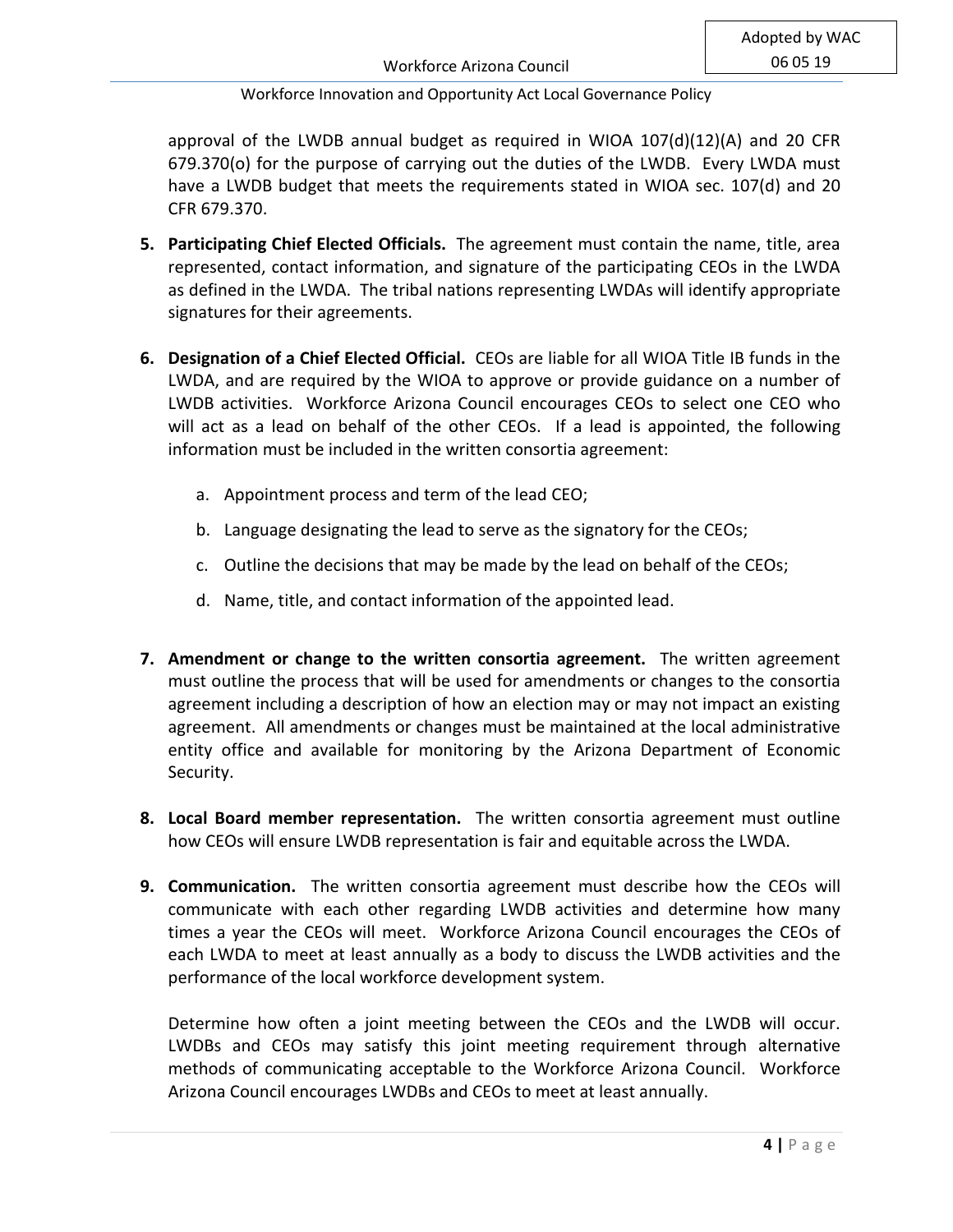**IV. SHARED GOVERNANCE AGREEMENT:** As stated in WIOA 107(d) and 20 CFR 679.370, the CEO and the LWDB share governance responsibility for LWDB functions such as local planning, program oversight, negotiating local performance accountability measures, selection of One Stop Operators and providers, and approving a budget for LWDB activities. The LWDB and the CEO must enter into a written agreement that describes how the parties will carry out their shared governance functions and meet other LWDB requirements such as membership criteria, setting local policy, and communicating with elected officials and the public. The Workforce Arizona Council, as the designated representative of the Governor, provides the following requirements for this agreement:

- **A. Required inclusions.** The LWDB and the CEO must enter into a written agreement that, at a minimum, addresses the following subjects:
	- **1. Local board membership.** WIOA Section 107(c)(1) authorizes CEOs to appoint the members of the LWDB in accordance with the criteria established by the Governor in partnership with the State Board (WIOA 107(b)(1).
		- **a. Terms.** Outline the terms of LWDB member appointments and ensure that the terms are staggered so that only a portion of membership expires in a given year.
		- **b. Nomination and Appointment Process.** CEOs must establish a formal nomination and appointment process that is open and transparent, and ensures compliance with the membership criteria identified in this policy for composition of the LWDB. The nomination and appointment process must be documented in the written agreement between the LWDB and the CEO(s).
		- **c. Nomination.** For each LWDB member position that requires a nomination, the nominating organization must submit to the appointing CEO of the LWDA a document or letter signed by the chief executive officer or designee identifying the individual being nominated. The document or letter must also acknowledge the nominee's optimum policy-making authority and include documentation of curriculum vitae, resume or work history supporting the qualifications of the nomination.
		- **d. Appointment.** LWDB member appointments must be made by the appointing CEO and submitted to the local administrative entity either in a form of a letter, evidenced within minutes of meetings, or other official communication.
		- **e. Change in status.** Acknowledgement that LWDB members who no longer hold the position or status that made them eligible board members must resign or be removed by the CEO immediately upon notification to the LWDB chair of the change of status as a representative of that entity.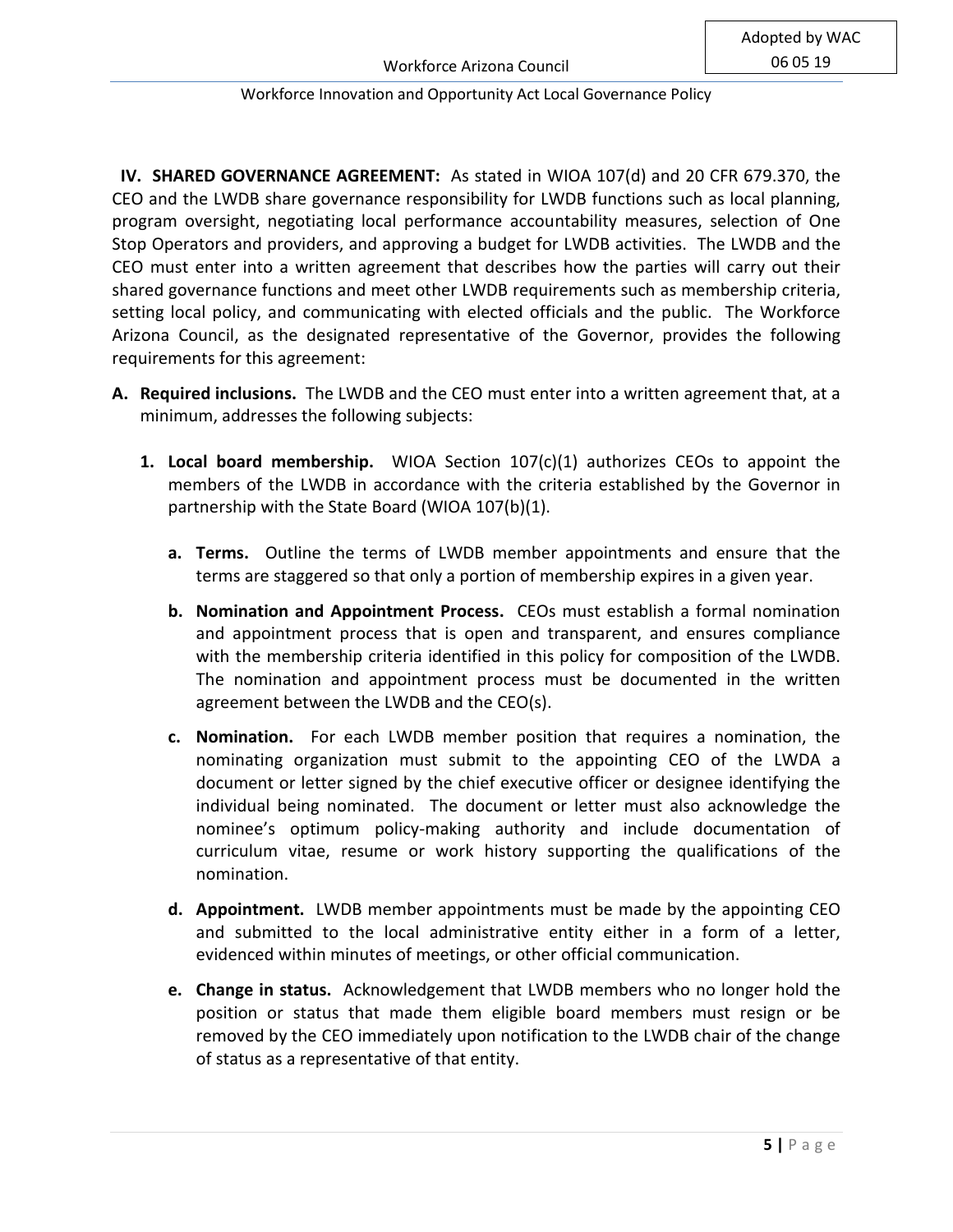- **f. Mid-term appointment.** LWDB members replacing out-going members mid-term will serve the remainder of the out-going member term unless the LWDB by-laws establishes a different procedure.
- **g. Vacancies.** LWDB vacancies must be filled within 120 days of the vacancy. The CEOs in a LWDA are authorized to make all reappointments of members. Reappointments must be made within 120 days of the term expiration. In the event a vacancy cannot be filled within 120 days, the CEO must request a waiver in writing to the Workforce Arizona Council Manager with an explanation of why a vacancy was not filled in the 120-day timeframe and a description of the process underway to fill the vacancy. The CEO must maintain written approval of the waiver request by the Workforce Arizona Council Manager and will be monitored according to the process outlined in their approved waiver request.
- **h. Removal.** LWDB members must be removed by the CEO if any of the following occurs: documented violation of conflict of interest, failure to meet LWDB member representation requirements defined in WIOA and this policy, or documented proof of malfeasance, fraud or abuse. LWDB members may be removed for other reasons outlined in the LWDB bylaws such as lack of attendance, etc. LWDBs must define the specific criteria that will be used to establish just cause and the process for such removal. The Department of Economic Security reserves the right to conduct an investigation regarding allegations of wrong doing that result in the removal of a board member. CEOs and LWDB chairs will be formally notified in advance of any such investigation and of the results.
- **2. Relationship between CEO and LWDB.** The shared governance agreement shall establish the roles and responsibilities of the CEO and the LWDB along with a description of the partnership and specific responsibilities. The agreement must document a clear separation of duties and required firewalls between staff that perform governance functions and operation functions in organizations that serve multiple roles in the one stop delivery system (20 CFR 679.430).
	- **a. Local plan requirements.** Describe how the local plan will be developed in partnership between the CEO and the LWDB.
	- **b. Budget and approval.** As referenced in WIOA 107(d)(12)(A), describe how the LWDB will develop its budget for the purpose of carrying out the duties of the LWDB and the process for obtaining the CEO's approval.
	- **c. Selection of operators and providers.** Establish the guidelines and processes that will be followed by the LWDB for selection of each of the operators and providers for the LWDA in accordance with WIOA  $107(d)(10)(A)$  through (E) and Workforce Arizona Council policy, including the process for getting CEO agreement on the selections.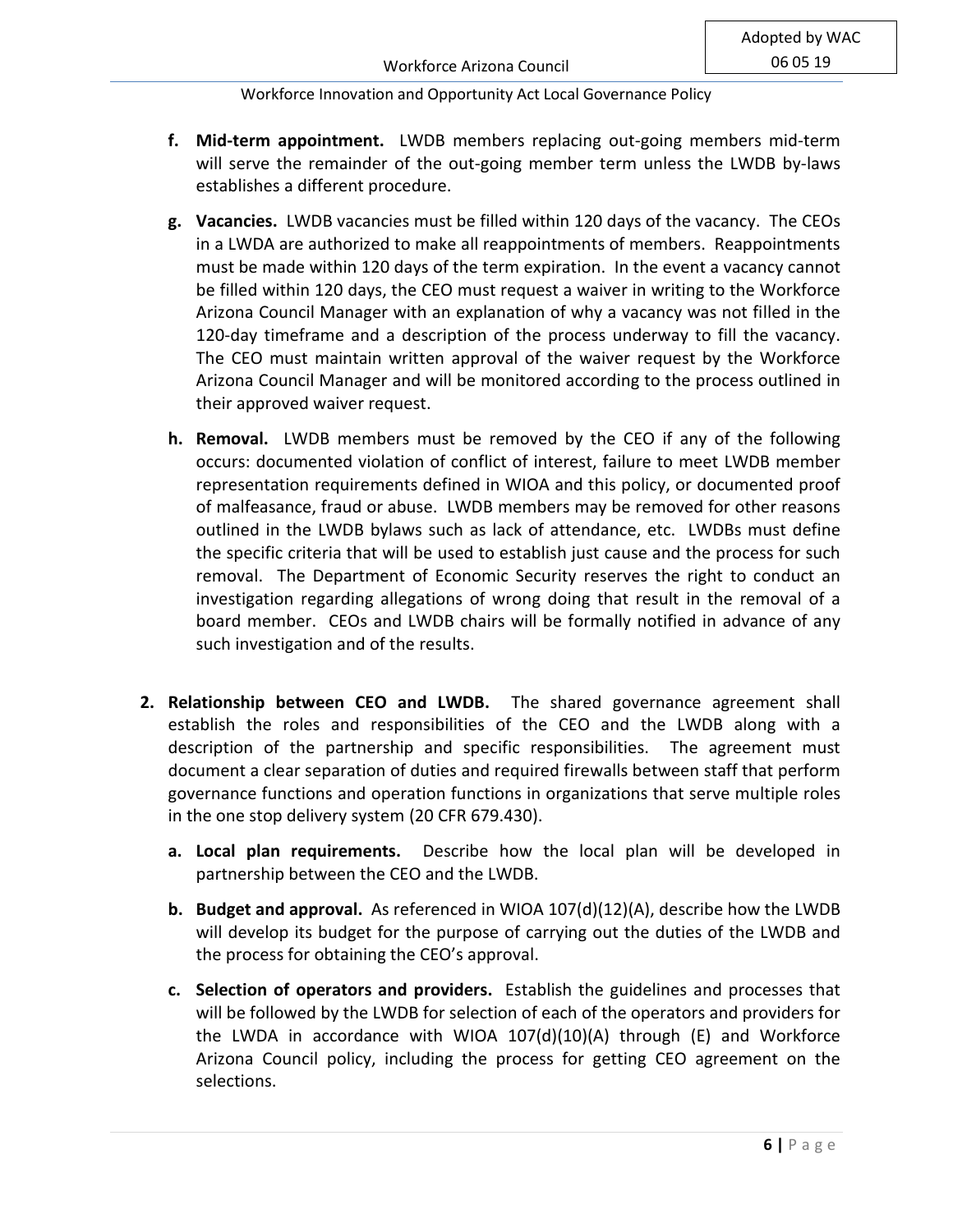- **d. Youth activities.** Describe if the LWDB will establish a standing youth committee (20 CFR 681.100), the composition of and appointment procedures for the standing youth committee (20 CFR 681.110) and the duties assigned to the standing youth committee (20 CFR 681.120). If the LWDB does not establish a standing youth committee, describe how the LWDB will carry out its responsibilities for youth activities under youth formula programs.
- **e. Program oversight**. Establish the guidelines and process that will be followed to carry out the program oversight responsibilities outlined in WIOA 107(d)(8)(A) and (B) including how the CEO will be involved.
- **f. Performance accountability measures.** Describe the process the LWDB will use to reach agreement with the CEO and the Governor on local performance accountability measures in accordance with WIOA 107(d)(9).
- **g. Local Board System Policy Established by the LWDB.** Describe how the LWDB and the CEO will work in partnership to set policy for the local workforce development system.
- **h. Local Board Bylaws**. Describe the process for amending the LWDB bylaws including any role the CEO has delegated to the LWDB in amending the bylaws (20 CFR 679.310).
- **i. Memorandum of Understanding**. Describe the process for demonstrating CEO agreement on memorandum of understanding between workforce system partners and the LWDB.
- **3. Authorized signatures.** The shared governance agreement must be signed by the CEOs that have been identified as participating in the CEO agreement at the time of the signing and by the LWDB chair at the time of the signing.
- **4. Amendments, change, or election.** Any amendment or change to the shared governance agreement, including notice of an election of a new CEO, notice of an election of a new LWDB chair, or amendment of any applicable shared governance agreement(s), must be maintained at the local administrative entity office and available for monitoring by the state administrative entity.
- **5. Communication with Elected Officials.** Establish requirements for informing the CEO on a regular basis regarding activities, performance outcomes, and budgets with at least one joint meeting held annually between the CEO and the LWDB. LWDBs and CEOs may satisfy this joint meeting requirement through alternative methods of communicating acceptable to the Workforce Arizona Council.

 **V. VISION AND PURPOSE OF LWDB:** The vision for the LWDB is to serve as a strategic leader and convener of local workforce development system stakeholders. The LWDB partners with employers and the workforce development system to develop policies and investments to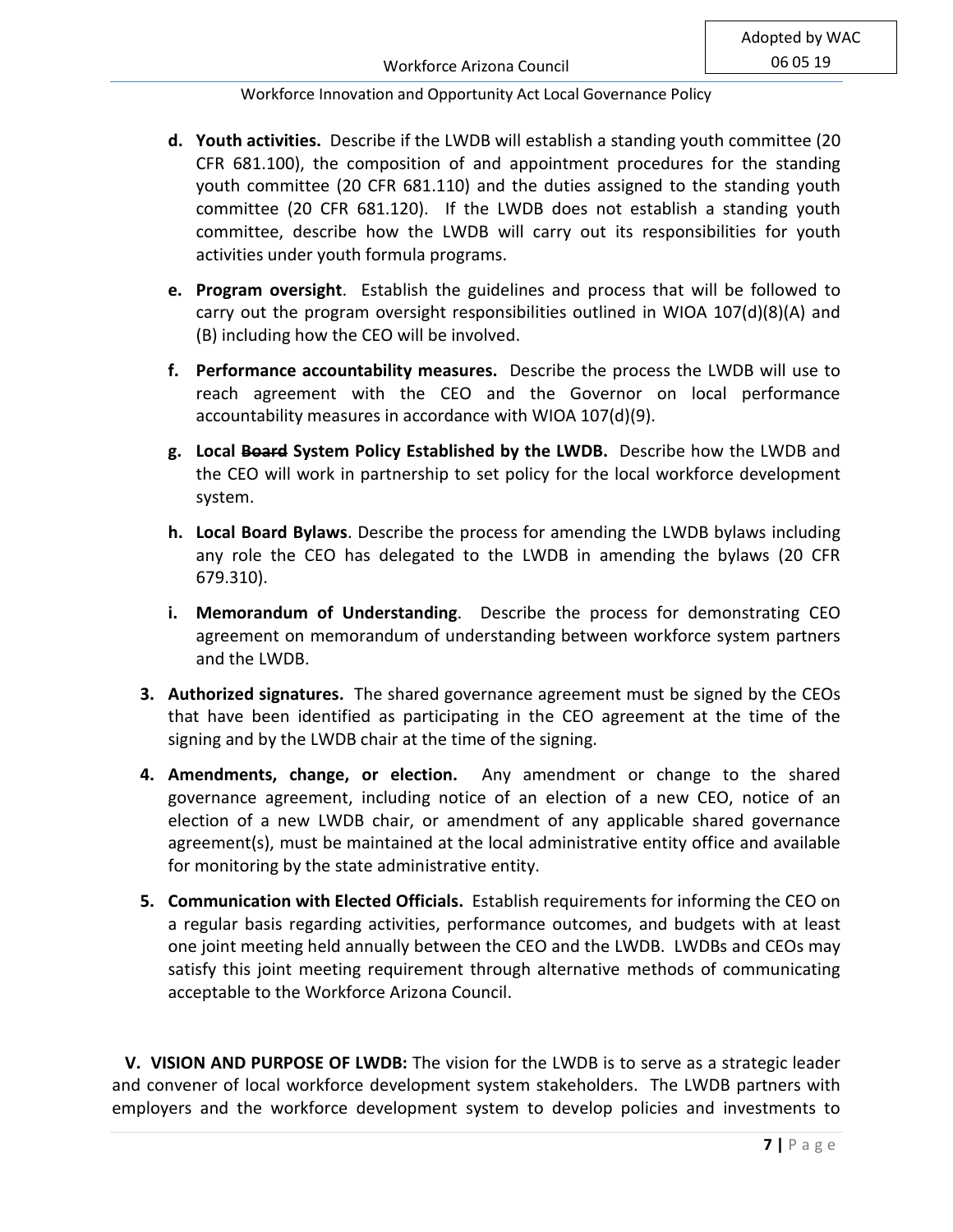support workforce system strategies and support regional approaches including local and regional sector partnerships, career pathways, and high quality, customer-centered service delivery and service delivery approaches.

The purpose of the LWDB is to (20 CFR 679.300 b):

- 1. Provide strategic and operational oversight in collaboration with the required and additional partners and workforce stakeholders to help develop a comprehensive and high-quality workforce development system in the LWDA and larger planning region;
- 2. Assist in the achievement of Arizona's strategic and operational vision and goals as outlined in the Unified State Plan or Combined State Plan; and
- 3. Maximize and continue to improve the quality of services, customer satisfaction, and effectiveness of the services provided.
- **VI. LWDB ROLES AND RESPONSIBILITIES:** As stated in WIOA sec. 107(d), 20 CFR 679.370, and 20 CFR 679.310(b), the LWDB must:
	- **1. Local Policy:** In partnership with the CEO, the LWDB sets policy for the portion of the statewide workforce development system within the LWDA and consistent with State policies (20 CFR 679.310 (b)).
	- **2. Local Plan:** Develop and submit a 4-year local plan for the LWDA, in partnership with the CEO and consistent with WIOA section 108 (20 CFR 679.370(a));

If the LWDA is part of a planning region that includes other LWDAs as designated by the Governor under 20 CFR 679.200 and 679.210, the LWDB in partnership with the CEO must develop and submit a regional plan in collaboration with the LWDBs and CEOs from other areas. (WIOA 106 (c)(2) and 20 CFR 679.510). The regional plan must incorporate the local plans from each LWDA in the planning region per 20 CFR 679.540 (a).

- **3. Labor Market Analysis:** In order to assist in the development and implementation of the local plan, conduct workforce research and regional labor market analysis to include:
	- a. Analyses and regular updates of economic conditions, needed knowledge and skills, workforce, and workforce development (including education and training) activities to include an analysis of the strengths and weaknesses (including the capacity to provide) of such services to address the identified education and skill needs of the workforce and the employment needs of employers;
	- b. Assistance to the Governor in developing the statewide workforce and labor market information system under the Wagner-Peyser Act for the region;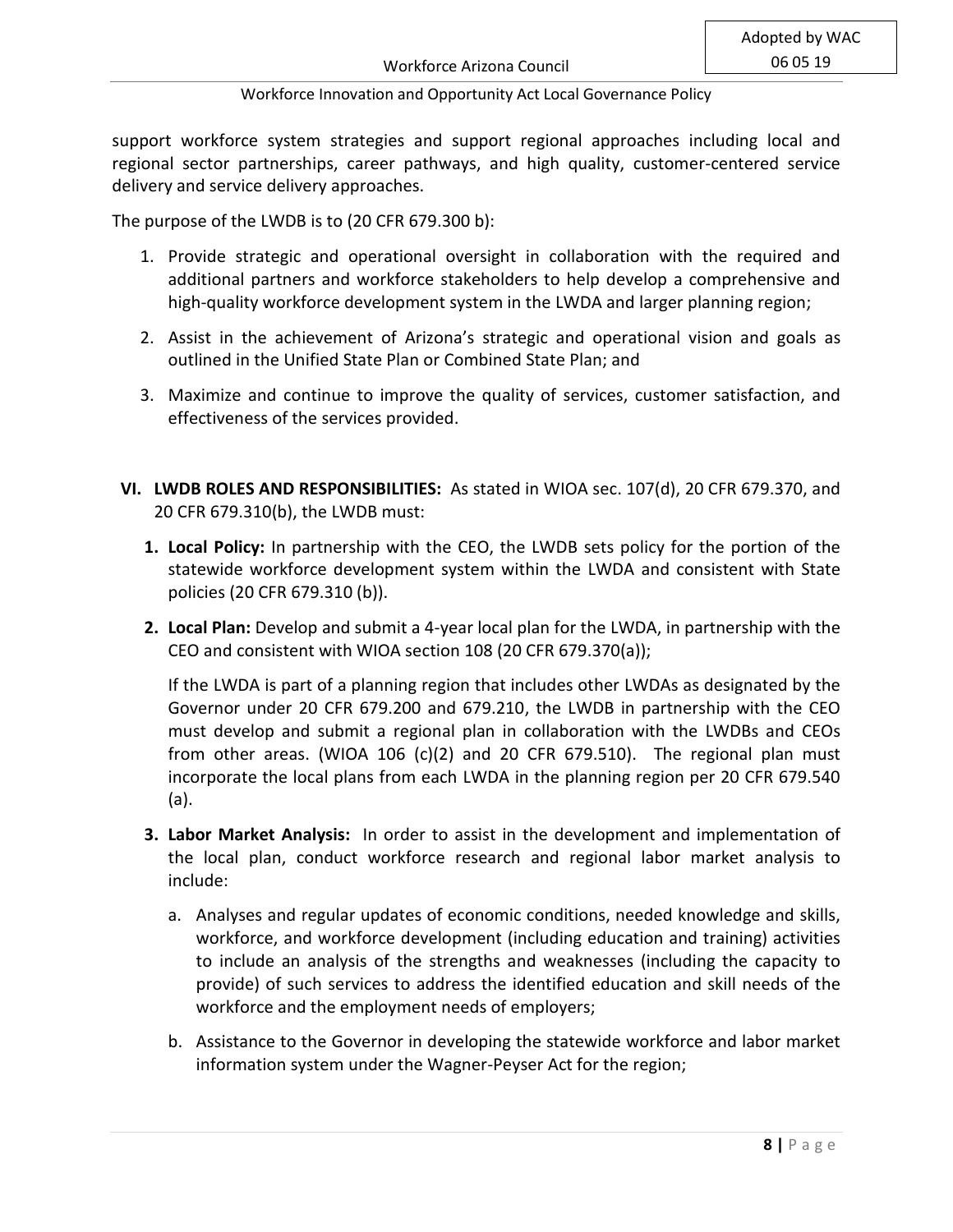- c. Other research, data collection, and analysis related to the workforce needs of the regional economy as the LWDB, after receiving input from a wide array of stakeholders, determines to be necessary to carry out its functions.
- **4. Convening, Brokering, Leveraging:** Convene local workforce development system stakeholders to assist in the development of the local plan under WIOA section 108 and 20 CFR 679.550 and in identifying non-Federal expertise and resources to leverage support for workforce development activities. Such stakeholders may assist the LWDB and standing committees in carrying out, convening, brokering, and leveraging functions at the direction of the LWDB.
- **5. Employer Engagement:** Lead efforts to engage with a diverse range of employers and other entities in the region in order to:
	- a. Promote business representation (particularly representatives with optimum policymaking or hiring authority from employers whose employment opportunities reflect existing and emerging employment opportunities in the region) on the LWDB;
	- b. Develop effective linkages (including the use of intermediaries) with employers in the region to support employer utilization of the local workforce development system and to support local workforce investment activities;
	- c. Ensure that workforce investment activities meet the needs of employers and support economic growth in the region by enhancing communication, coordination, and collaboration among employers, economic development entities, and service providers; and
	- d. Develop and implement proven or promising strategies for meeting the employment and skill needs of workers and employers (such as the establishment of industry and sector partnerships), that provide the skilled workforce needed by employers in the region, and that expand employment and career advancement opportunities for workforce development system participants in in-demand industry sectors or occupations.
- **6. Career Pathways Development:** With representatives of secondary and post-secondary education programs, lead efforts to develop and implement career pathways within the LWDA by aligning the employment, training, education, and supportive services that are needed by adults and youth, particularly individuals with barriers to employment as defined in WIOA 3(24).
- **7. Proven and Promising Practices**: Lead efforts in the LWDA to identify and promote proven and promising strategies and initiatives for meeting the needs of employers, workers and jobseekers (including individuals with barriers to employment) in the local workforce system, as well as in providing physical and programmatic accessibility, in accordance with section 188, if applicable, and applicable provisions of the Americans with Disabilities Act of 1990 (42 U.S.C. 12101 et seq.), to the one-stop delivery system.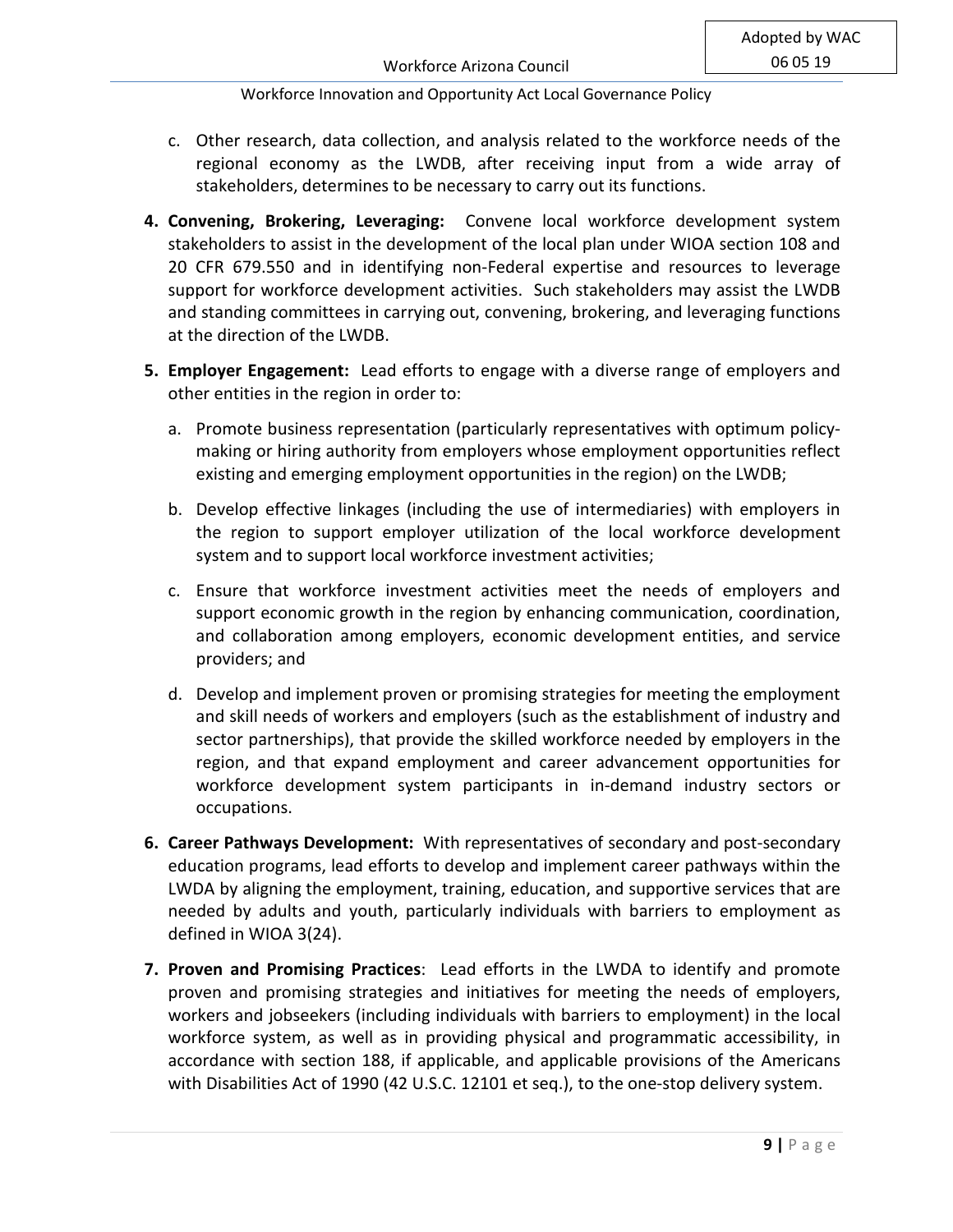Identify and disseminate information on proven and promising practices carried out in other LWDAs for meeting such needs.

- **8. Technology:** Develop strategies for using technology to maximize the accessibility and effectiveness of the local workforce development system for employers, and workers and jobseekers, by:
	- a. Facilitating connections among the intake and case management information systems of the one-stop partner programs to support a comprehensive workforce development system in the LWDA;
	- b. Facilitating access to services provided through the one-stop delivery system involved, including access in remote areas;
	- c. Identifying strategies for better meeting the needs of individuals with barriers to employment, including strategies that augment traditional service delivery, and increase access to services and programs of the one-stop delivery system, such as improving digital literacy skills; and
	- d. Leveraging resources and capacity within the local workforce development system, including resources and capacity for services for individuals with barriers to employment.
- **9. Program Oversight:** Provide program oversight, in partnership with the CEO for the LWDA:
	- a. Conduct oversight of youth workforce investment activities authorized under WIOA section 129(c), adult and dislocated worker employment and training activities under WIOA sections 134 (c) and (d); and the entire one-stop delivery system in the LWDA; and
	- b. Ensure the appropriate use and management of the funds provided under WIOA subtitle B for the youth, adult, and dislocated worker activities and one-stop delivery system in the LWDA; and
	- c. Ensure the appropriate use, management, and investment of funds to maximize performance outcomes under WIOA section 116.
- **10. Local Performance Accountability Measures:** Negotiate and reach agreement on local performance measures with the CEO and the Governor (WIOA section 116 (c).
- **11. Infrastructure Costs:** Negotiate with CEO and required partners on the methods for funding the infrastructure costs of one-stop centers in the LWDA in accordance with § 678.715 and State Workforce Policy #5 MOU and Infrastructure Costs policy.
- **12. Selection of One Stop Operators and Providers:** With the agreement of the CEO for the LWDA, the LWDB selects the following providers in the LWDA, and where appropriate terminates such providers in accordance with 2 CFR part 200: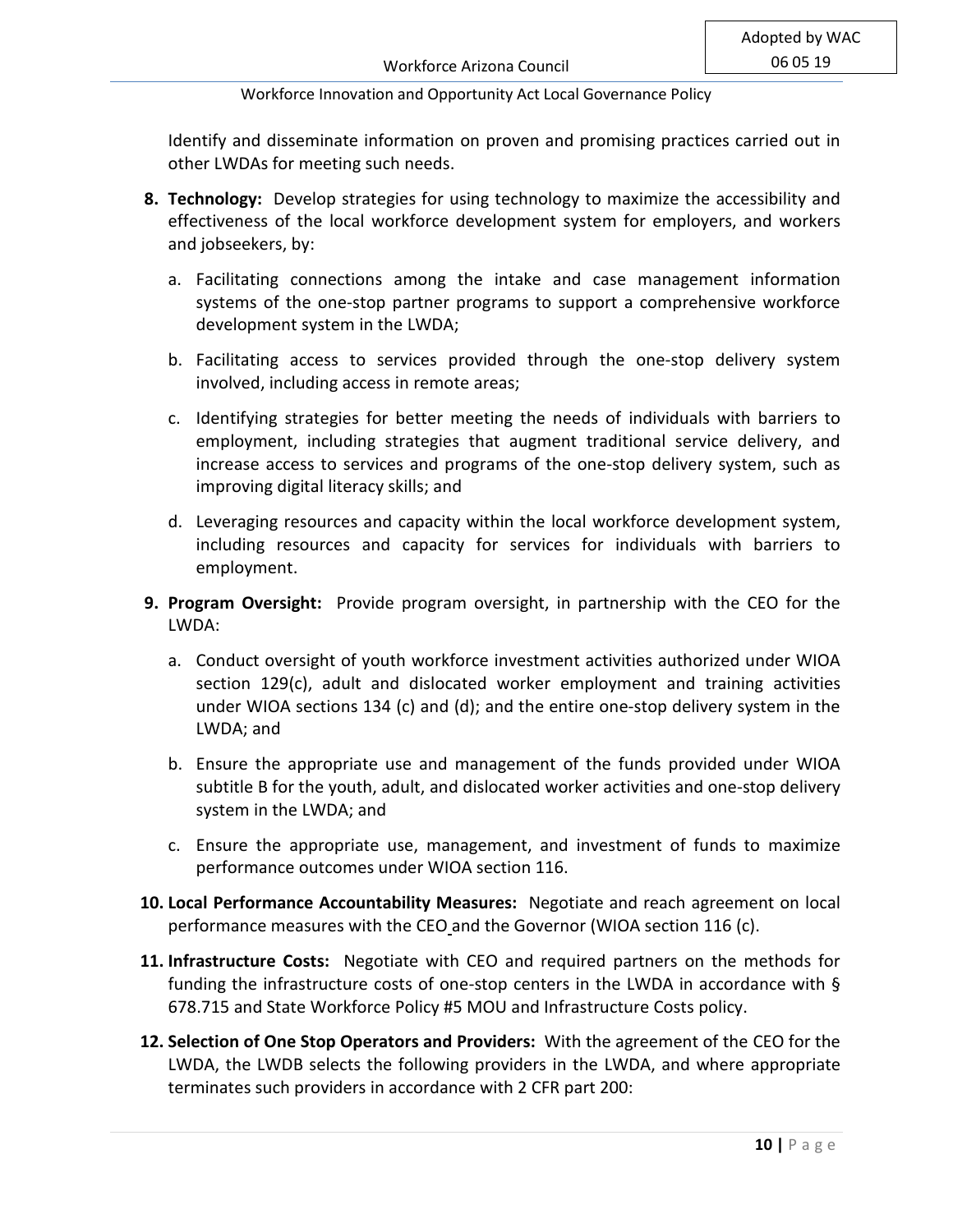- a. Providers of youth work investment activities through competitive grants or contracts based on the recommendations of the youth standing committee (if such a committee is established). However, if the LWDB determines there is an insufficient number of eligible providers of youth workforce investment activities in a LWDA, the LWDB may award grants or contracts on a sole-source basis in compliance with State Workforce Policy #4 ARIZONA@WORK One Stop Operator and Service Provider Selection Policy. The LWDB may terminate for cause the eligibility of such providers.
- b. Eligible providers of training services consistent with the criteria and information requirements established by the Governor and WIOA sec. 122;
- c. Providers of career services through the award of contracts in compliance with State Workforce Policy #4 ARIZONA@WORK One Stop Operator and Service Provider Selection Policy., if the one-stop operator does not provide such services.
- d. Designate or certify one-stop operators through a competitive process as described in WIOA section 121(d)(2)(A), 20 CFR 678.600 – 678.635, and State Workforce Policy #4 ARIZONA@WORK One Stop Operator and Service Provider Selection Policy. Also, the LWDB may terminate for cause the eligibility of such operators.
- e. Consumer Choice Requirements: Work with the State to ensure there are sufficient numbers and types of providers of career services and training services serving the LWDA, services are provided in a manner that maximizes consumer choice and provides opportunities that lead to competitive integrated employment for individuals with disabilities. This includes eligible providers with expertise in assisting individuals with disabilities and eligible providers with expertise in assisting adults in need of adult education and literacy activities. (WIOA section 122 and paragraphs (2) and (3) of section 134(c))
- **13. Coordination with Education Providers:** Coordinate activities with education and training providers in the LWDA, including:
	- a. Reviewing applications to provide adult education and literacy activities under title II for the LWDA to determine whether such applications are consistent with the local plan;
	- b. Making recommendations to the eligible agency to promote alignment with such plan; and
	- c. Replicating and implementing cooperative agreements to enhance the provision of services to individuals with disabilities and other individuals, such as cross training of staff, technical assistance, use and sharing of information, cooperative efforts with employers, and other efforts at cooperation, collaboration, and coordination. *Cooperative agreement* means an agreement entered into by a State designated agency or State designated unit under subparagraph (A) of section 101(a)(11) of the Rehabilitation Act of 1973.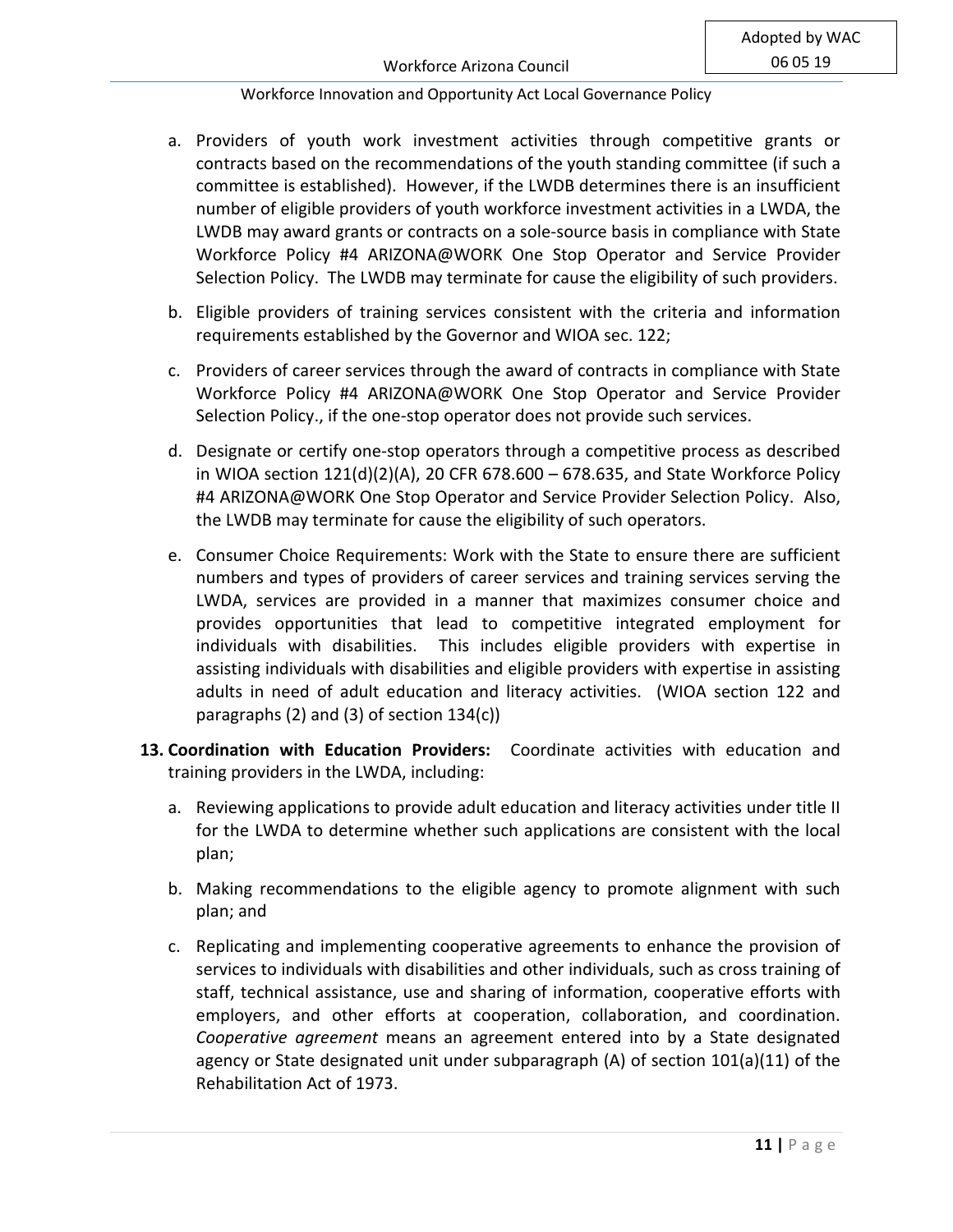**14. Budget and Administration:** Develop a budget for the activities of the LWDB, with approval of the CEO, and consistent with the local plan and the duties of the LWDB. The LWDB budget includes all activities of the LWDB including the Title I budget amounts to be allocated for youth (section 133) and adult and dislocated worker (section 128) career services. The LWDB determines how much of the budget to allocate for these services and how to procure these services.

Budget Disbursal: The local grant recipient or an entity designated as the grant recipient shall disburse the grant funds for workforce investment activities at the direction of the LWDB, pursuant to the requirements of WIOA. The local grant recipient or entity designated as grant recipient shall disburse the funds immediately on receiving such direction from the LWDB (WIOA sec 107 (d)(12)(B)(i)(III)).

- **15. Accessibility for Individuals with Disabilities:** Assess, on an annual basis, the physical and programmatic accessibility of all one-stop centers in the LWDA, in accordance with WIOA section 188, if applicable, and applicable provisions of the Americans with Disabilities Act of 1990 (42 U.S.C. 12101 *et seq.*).
- **16. ARIZONA@WORK Job Center Certification:** Certification of ARIZONA@WORK job centers in accordance with 20 CFR § 678.800 and State Workforce Policy #6 Certification of the ARIZONA@WORK Job Centers.

**VII. LWDB RECRUITMENT PROCESS**: The LWDB is appointed by the CEO in each LWDA in accordance with State criteria established under WIOA 107(b)(2) and stated in this policy, and is certified by the Governor every two years, in accordance with WIOA  $107(c)(2)$ . The nomination and appointment process must be documented in the written Bylaws and local shared governance agreement between the LWDB and the CEO.

If local conditions (i.e. for example, but not limited to, a rural area with fewer options available) make it impossible for a LWDA to fully comply with all of the membership criteria for the LWDB, the CEO may request a waiver in writing to the Workforce Arizona Council Manager for a specific membership type with an explanation of why this membership type cannot be filled in the LWDA and a suggested alternative to comply.

## **VIII. LWDB CERTIFICATION:**

**A. Local Board initial certification.** For newly created LWDBs, the Workforce Arizona Council will evaluate the composition of the LWDB to determine compliance with the membership criteria identified in this policy, which is consistent with WIOA membership requirements, and recommend certification to the Governor. LWDBs that existed prior to the implementation of WIOA must meet the WIOA membership criteria identified in this policy to be considered for certification.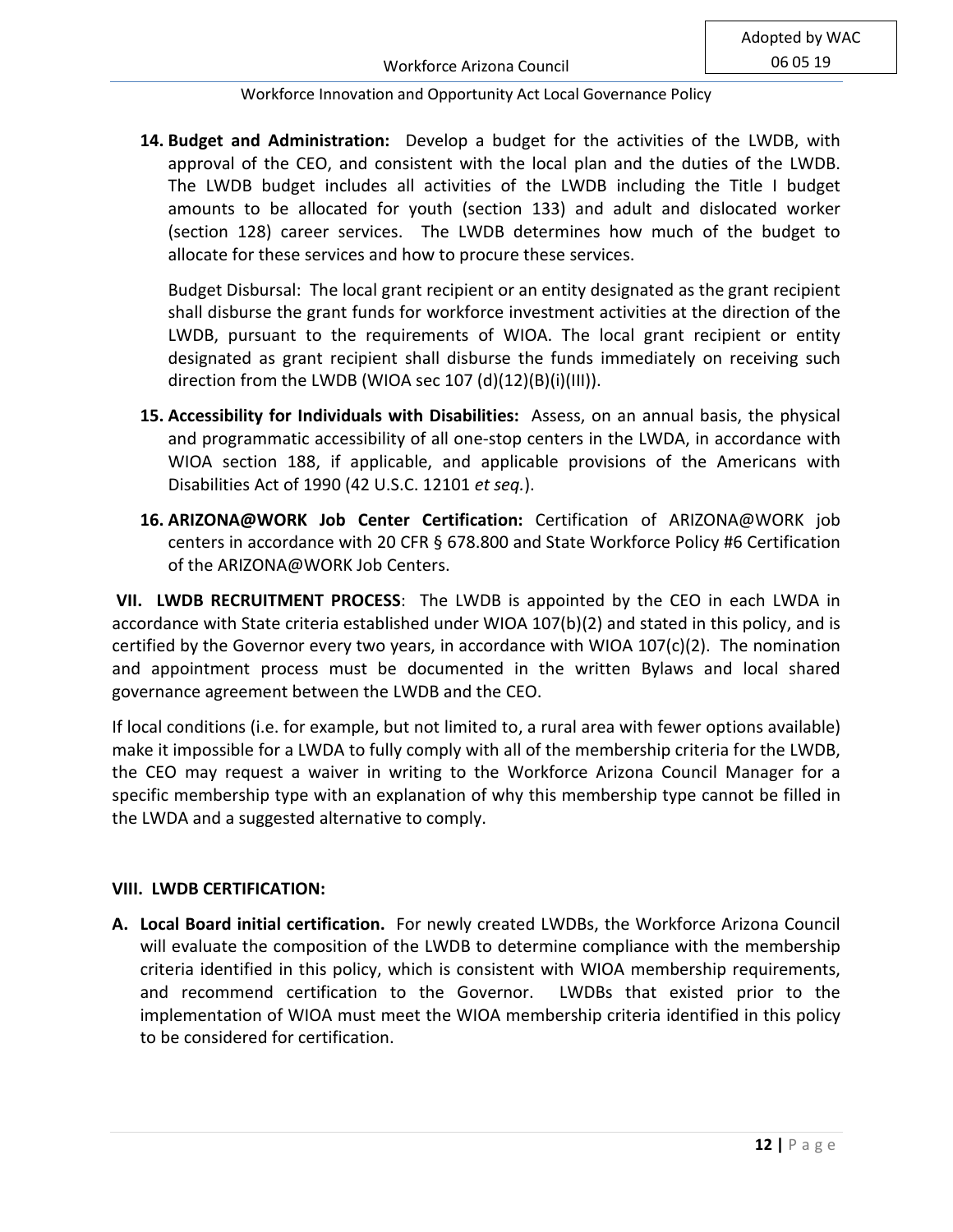# **B. Local Board Recertification.**

1. Recertification will be conducted by the State once every two years. To be recertified, the LWDB composition must meet all membership requirements, the local workforce system activities comply with required LWDB responsibilities and enable the LWDA to meet local performance accountability measures and any prescribed outcomes as outlined in the local grant agreement, and sustain fiscal integrity.

If a LWDB meets all membership requirements, but fails to meet all performance measures and outcomes, certification will be granted for only a one-year review period, instead of a two-year period. At the end of the one-year review period, the recertification process will be repeated with an updated review of performance and membership composition. If this review shows the LWDB is meeting all performance measures and outcomes, a two-year certification will be granted.

2. During the two-year certification period, if more than 10% of the LWDB membership is removed for cause, a recertification must occur to ensure membership compliance and assess board stability.

## **C. Decertification.**

- 1. A LWDB is subject to decertification under the following conditions:
	- a. Fails to meet all LWDB certification requirements; or
	- b. Fails to carry out required functions of the LWDB in WIOA 107(d); or
	- c. Fraud or abuse; or
	- d. Fails to meet the local performance accountability measures for two consecutive program years.
- 2. If a LWDB has been placed on a one-year review period due to a lack of meeting all performance measures and outcomes, and fails to meet performance measures and outcomes for a second-year, the LWDB may be decertified.
- 3. A written notice and opportunity for comment will be provided prior to decertification.
- 4. In accordance with WIOA section 107(c)(2)(c), if a LWDB is decertified, the Governor reserves the right to:
	- a. Require a new LWDB be appointed for the LWDA pursuant to a reorganization plan developed by the Governor, in consultation with the CEOs.
	- b. In consultation with the CEOs, redesignate a local workforce development area.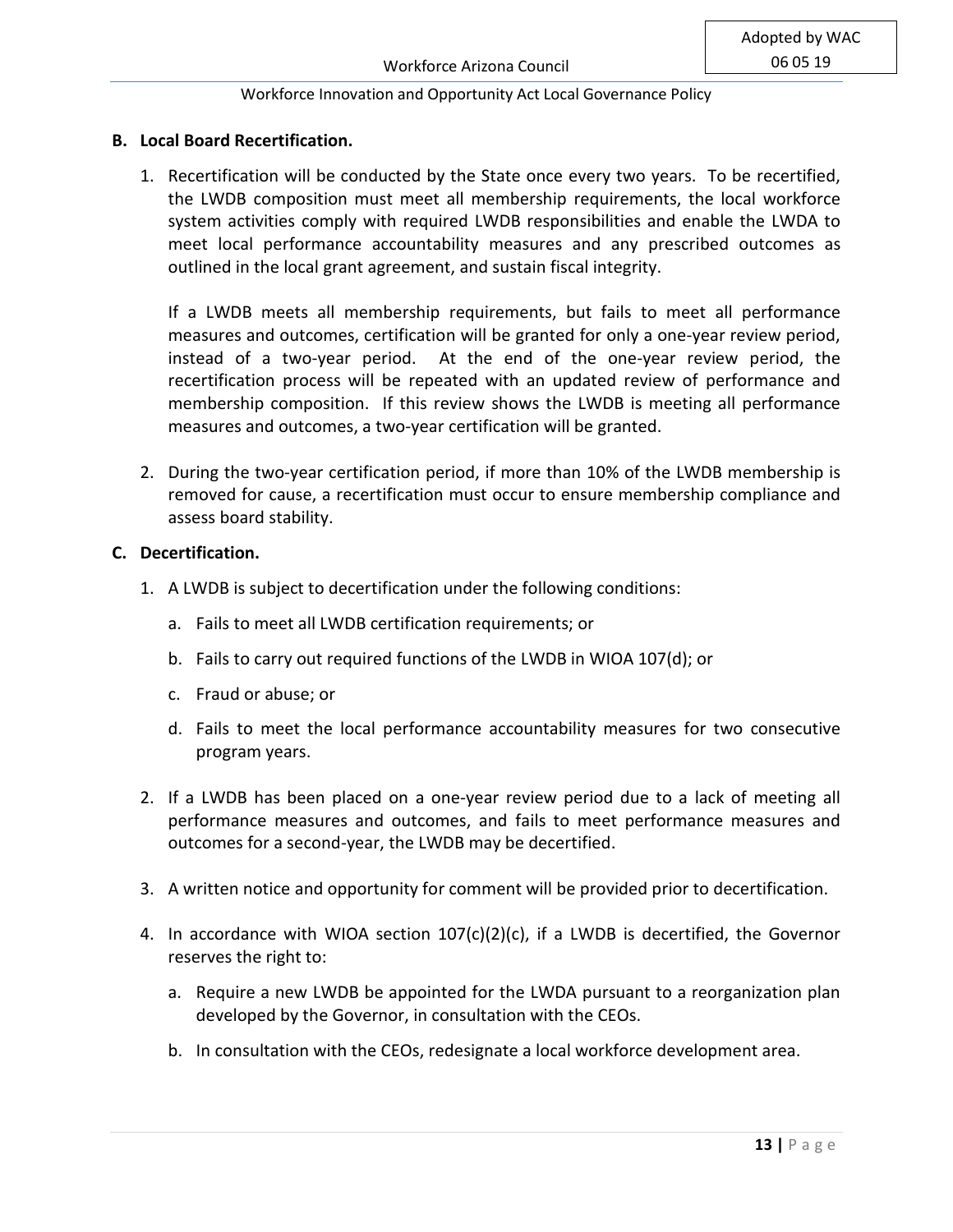**IX. LWDB CONDUCTS BUSINESS OPENLY:** The LWDB must conduct its business in an open manner as required by WIOA sec. 107(e), by making available to the public, on a regular basis through electronic means and open meetings, information about the activities of the Local WDB (20 CFR 679.390). The LWDB also must comply with Arizona's Open Meeting Law (A.R.S. Title 38, Chapter 3, Article 3.1) The LWDB must also post the required information on the State's ARIZONA@WORK website [\(https://arizonaatwork.com\)](https://arizonaatwork.com/) either by direct download or linkage to the LWDB website. The required information includes:

- a. Information about the Local Plan, or modification to the Local Plan, before submission of the plan;
- b. List and affiliation of LWDB members;
- c. Selection of one-stop operators;
- d. Award of grants or contracts to eligible training providers of workforce investment activities including providers of youth workforce investment activities;
- e. Minutes of formal meetings of the Local WDB; and
- f. LWDB bylaws, consistent with  $\S$  679.310(g).

**X. LWDB MEMBERSHIP:** Workforce Arizona Council, in accordance with WIOA 107(b)(2), requires the following composition for each LWDB:

- A. The majority of the members of the LWDB must be representatives of business in the LWDA (WIOA 107(b)(2)(A)). At a minimum, two members must represent small business as defined by the U.S. Small Business Administration. Business representatives serving on local workforce development boards may also serve on the State Board. Each business representative must meet the following criteria:
	- 1. Be owners of businesses, chief executives or operating officers of businesses, or other business executives or employers with optimum policymaking or hiring authority (WIOA 107(b)(2)(A)(i);
	- 2. Provide employment opportunities in in-demand industry sectors or occupations, and provide high-quality, work-relevant training and development opportunities to its workforce or the workforce of others (in the case of organizations representing business as per WIOA section 107(b)(2)(A)(ii); and
	- 3. Be appointed from among individuals nominated by local business organizations and business trade associations (WIOA 107(b)(2)(A)(iii);

A representative with *optimum policy-making authority* is an individual who can reasonably be expected to speak affirmatively on behalf of the entity he or she represents and to commit that entity to a chosen course of action.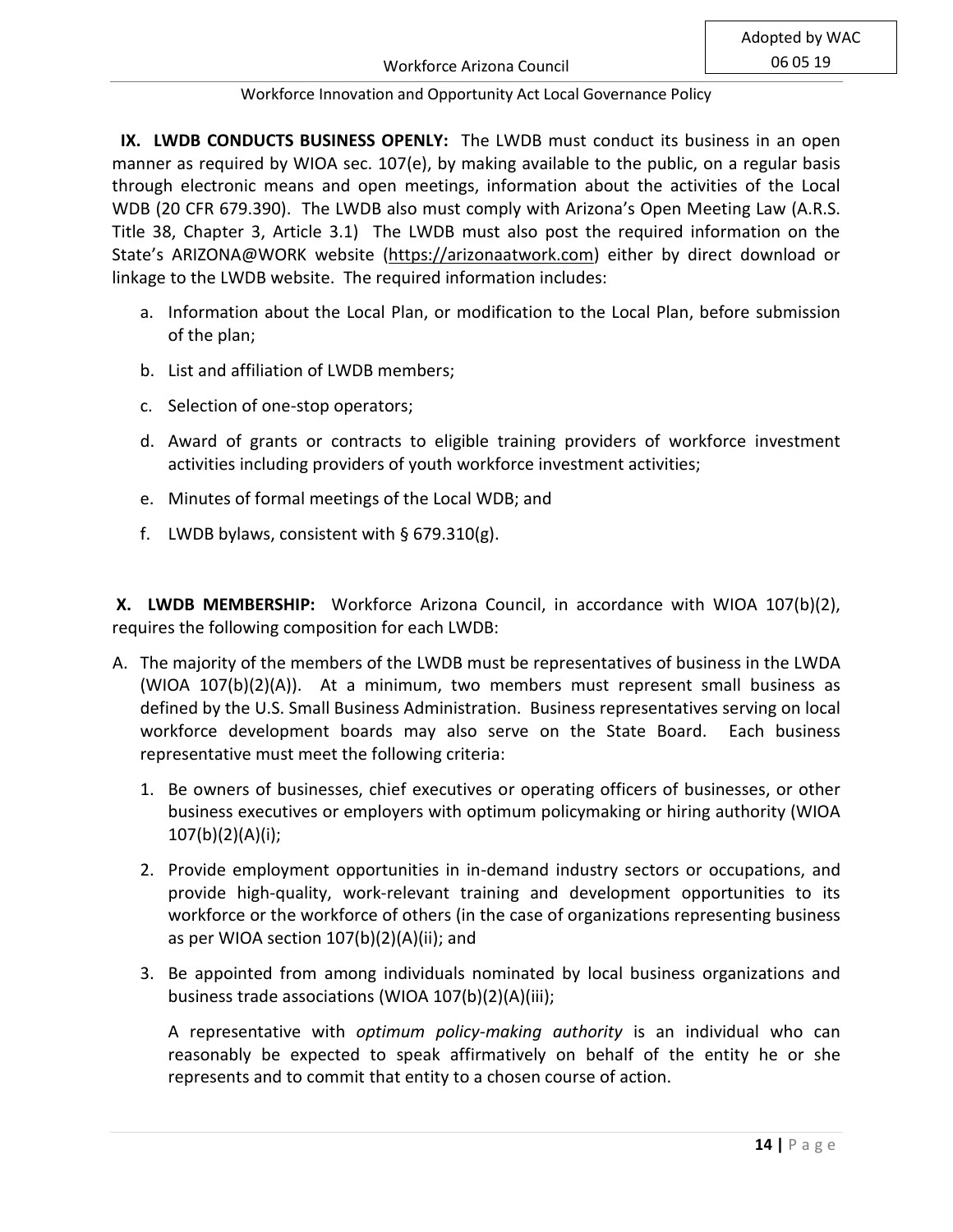As defined in WIOA section 3(23), *in-demand industry sector or occupation* means:

- a. An industry sector that has a substantial current or potential impact (including through jobs that lead to economic self-sufficiency and opportunities for advancement) on the State, regional, or local economy, as appropriate, and that contributes to the growth or stability of other supporting businesses, or the growth of other industry sectors; or
- b. An occupation that currently has or is projected to have a number of positions (including positions that lead to economic self-sufficiency and opportunities for advancement) in an industry sector so as to have a significant impact on the State, regional, or local economy, as appropriate.

The determination of whether an industry sector or occupation is in-demand shall be made by the State or LWDB, as appropriate, using State and regional business and labor market projections, including the use of labor market information.

- B. Not less than 20 percent of the members of each LWDB must be representatives of the workforce. These representatives:
	- 1. Must include two or more representatives of labor organizations who have been nominated by local labor federations, or other representatives of employees (for areas where labor organizations do not exist);
	- 2. Must include one or more representatives (must be a training director or a member of a labor organization) of a joint labor-management, or union affiliated, registered apprenticeship program within the area. If no union affiliated registered apprenticeship programs exist in the area, a representative of a registered apprenticeship program with no union affiliation must be appointed, if one exists;
	- 3. May include one or more representatives of community-based organizations that have demonstrated experience and expertise in addressing the employment needs of individuals with barriers to employment, including organizations that serve veterans or that provide or support competitive integrated employment for individuals with disabilities; and
	- 4. May include representatives of organizations that have demonstrated experience and expertise in addressing the employment, training, or education needs of eligible youth, including representatives of organizations that serve out-of-school youth.
- C. The balance of membership for each LWDB must include:
	- 1. At least one eligible provider administering adult education and literacy activities under WIOA title II. When there is more than one LWDA provider of adult education and literacy activities under title II, nominations are solicited from those particular entities (WIOA 107(b)(2)(C)(i));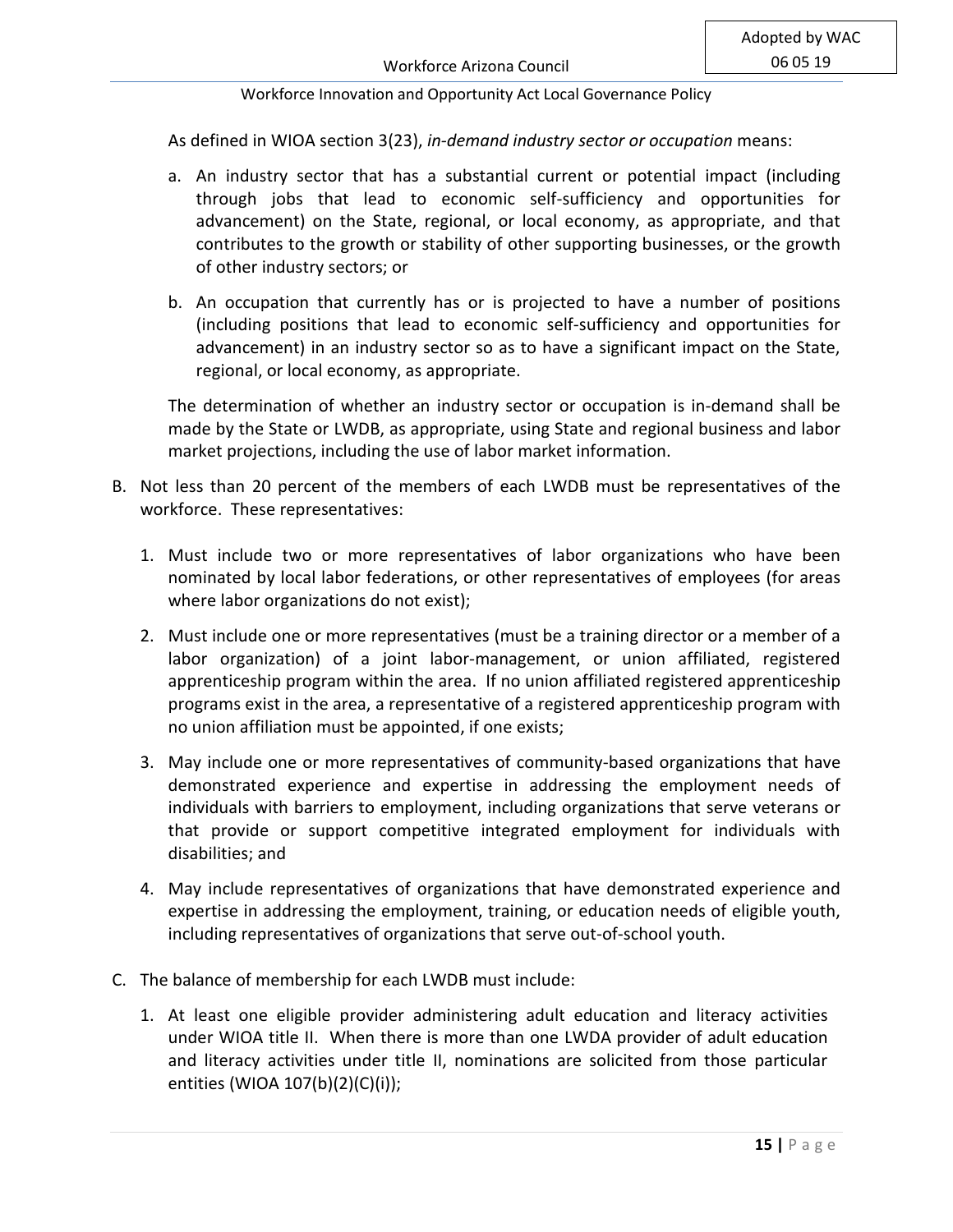- 2. At least one representative from an institution of higher education providing workforce investment activities, including community colleges. When there are multiple institutions of higher education providing workforce investment activities nominations are solicited from those particular entities (WIOA 107(b)(2)(C)(ii)); and
- 3. At least one representative from each of the following governmental and economic and community development entities:
	- a. Economic and community development entities;
	- b. The state Employment Service Office under the Wagner-Peyser Act (29 U.S.C. 49 et seq.) serving the LWDA; and
	- c. The programs carried out under title I of the Rehabilitation Act of 1973, other than section 112 or Part C of that title.
- D. In addition to the representatives enumerated above, the CEO may appoint other appropriate entities in the LWDA, including:
	- 1. Entities administering education and training activities who represent local educational agencies or community-based organizations with demonstrated expertise in addressing the education or training needs for individuals with barriers to employment;
	- 2. Governmental and economic and community development entities who represent transportation, housing, and public assistance programs;
	- 3. Philanthropic organizations serving the LWDA; and
	- 4. Other appropriate individuals as determined by the CEO, provided the individuals meet all other board member eligibility requirements established in this policy.

# **XI. OTHER LWDB REQUIREMENTS**

- **A. Policymaking Authority of LWDB Members:** Members of the LWDB that represent organizations, agencies, or other entities shall be individuals with optimum policymaking authority within the organizations, agencies, or entities. (WIOA 107 (b)(5))
- **B**. **Prohibited LWDB Members:** The LWDB must not include members who are staff to the LWDB, staff or board members of the one stop operator, and/or WIOA Title IB adult, dislocated worker, and youth providers, or staff of the grant recipient/administrative entity or fiscal agent.
- **C. Authority to Hire LWDB Staff**: WIOA sec. 107(f) grants the LWDB authority to hire a director and other staff to assist in carrying out the functions of the LWDB.
	- 1. LWDBs must establish and apply a set of qualifications for the position of director that ensures the individual selected has the requisite knowledge, skills, and abilities to meet identified benchmarks and to assist in carrying out the functions of the LWDB.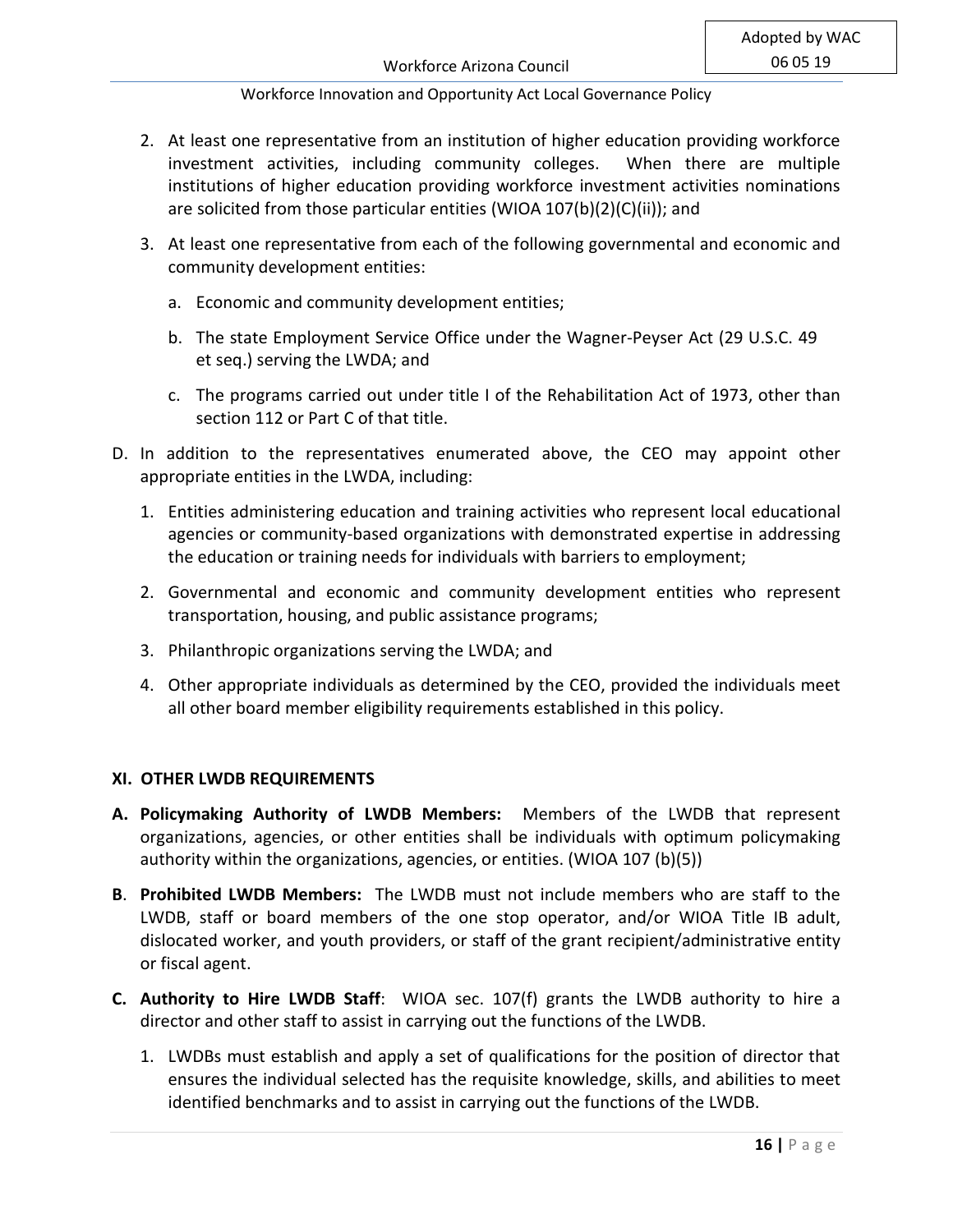- 2. The LWDB director and staff must be subject to the limitations on the payment of salary and bonuses described in WIOA sec. 194(15).
- 3. In general, LWDB staff only may assist the LWDB to fulfill its functions (20 CFR 679.400 (d)).
- **D. Diverse Geographic Areas Represented:** The members of the LWDB shall represent diverse geographic areas within the LWDA. (WIOA 107(b)(5))
- **E. Represent Multiple Entities:** An individual may be appointed as a representative of more than one entity if the individual meets all the criteria for representation for each entity.
- **F. LWDB Chair:** The members of the LWDB must elect a chairperson from among the business representatives on the board. (WIOA 107(b)(3))
- **G. Voting Privilege:** All required board members must have voting privilege. The CEO may convey voting privileges to non-required members.
- **H. Standing Committees:** The LWDB may establish and direct the activities of standing committees to provide information and assist the Board in carrying out its responsibilities (20 CFR 679.360). Such standing committees must be chaired by a member of the LWDB, may include other members of the LWDB, and must include other individuals appointed by the LWDB who are not LWDB members and who the LWDB determines have appropriate experience and expertise.

Standing committees may include each of the following:

- 1. A standing committee to provide information and assist with operational and other issues relating to the one-stop delivery system, which may include representatives of the one-stop partners. (WIOA 107(b)(4)(A)(i))
- 2. A standing committee to provide information and to assist with planning, operational, and other issues relating to the provision of services to youth, which must include community-based organizations with a demonstrated record of success in serving eligible youth (WIOA 107(b)(4)(A)(ii)).
- 3. A standing committee to provide information and to assist with operational and other issues relating to the provision of services to individuals with disabilities. This includes issues relating to compliance with WIOA section 188, if applicable, and applicable provisions of the Americans with Disabilities Act of 1990 (42 U.S.C. 12101) programmatic and physical access to the services, programs, and activities of the onestop delivery system, as well as appropriate training for staff on providing supports for or accommodations to, and finding employment opportunities for, individuals with disabilities. (WIOA 107(b)(4)(A)(iii))
- 4. The LWDB may designate other standing committees in addition to those specified in items 1-3 of this section. (WIOA 107(b)(4)(B))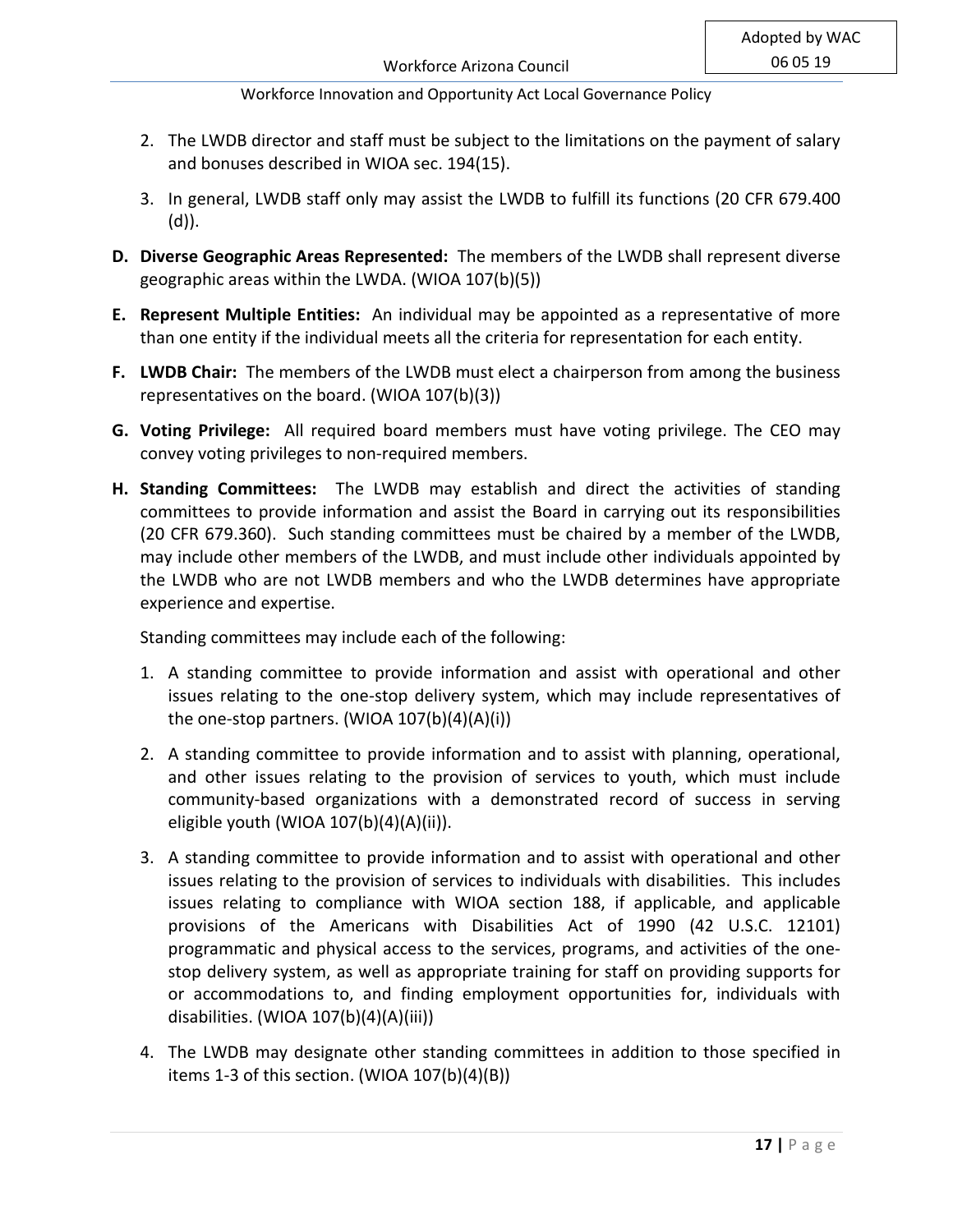- 5. LWDBs may designate an entity in existence as of the date of the enactment of WIOA, such as an effective youth council, to serve as a standing committee as long as the entity meets the requirements of WIOA 107(b)(4) (20 CFR 679.360).
- **I. Bylaws:** The CEO must establish the initial bylaws for the LWDB in accordance with State policy and applicable local, state and federal laws (20 CFR 679.310). The shared governance agreement between the CEO and the LWDB must identify any role the CEO has delegated to the LWDB for amending the bylaws. At a minimum, the bylaws must address the following (20 CFR 679.310(g)):
	- **1. Establishment.** A statement that the LWDB is established in accordance with WIOA Section 107.
	- **2. Name.** The name of the LWDB.
	- **3. Purpose.** The vision and purpose for the establishment of the LWDB consistent with 20 CFR 679.300 (a) and (b).
	- **4. Duties and responsibilities.** Acknowledge the duties and responsibilities as outlined in WIOA 107 (d), 20 CFR 679.370, the State Local Governance policy (SWP #1), and in the shared governance agreement between the CEOs and the LWDB.

The bylaws must also describe the process to ensure LWDB members actively participate in convening the workforce development system's stakeholders, brokering relationships with a diverse range of employers, and leveraging support for workforce development activities (20 CFR 679.310 g.6).

**5. Membership.** A description of membership as outlined in WIOA 107(b) and in the shared governance agreement between the CEOs and the LWDB. The description must also include the term limitations and how the term appointments will be staggered to ensure only a portion of the membership expires in a given year (20 CFR 679.310 g.2).

The bylaws must also describe the process to notify the CEO of a LWDB member vacancy to ensure a prompt replacement nominee (20 CFR 679.310 g.3).

- **6. Local Board chair election.** A description of the process used to elect a LWDB chair, including term details.
- **7. Election of officers.** A description of the process used to elect officers, officer positions, terms, removal of officers, and specific officer roles and responsibilities.

# **8. Meetings.**

- a. Information on how often LWDB and committee meetings will be held;
- b. Acknowledgement of open meeting requirements and compliance;
- c. A description of the process of announcing regular and special meetings;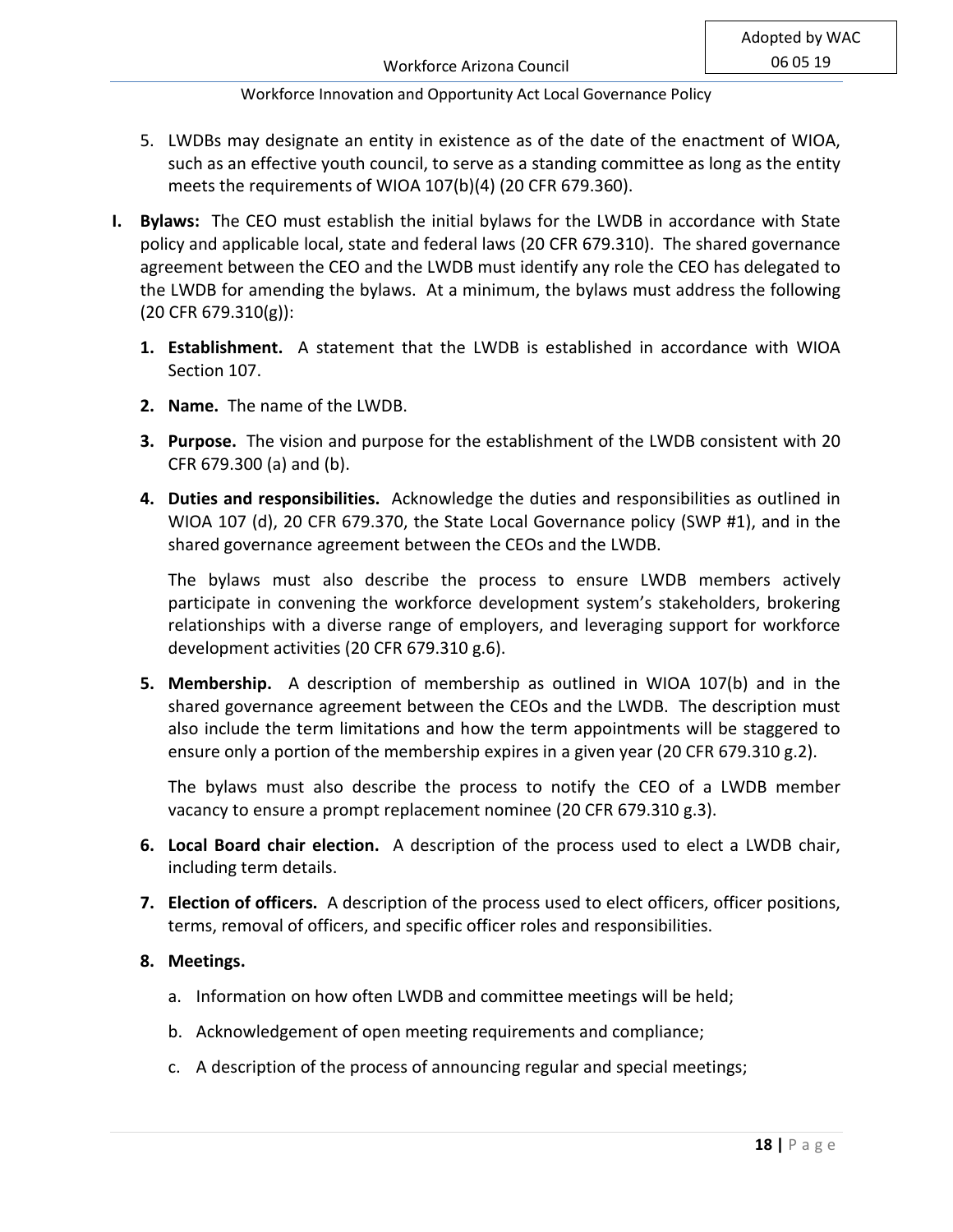- d. Acknowledgement that a quorum must consist of at least a simple majority of the currently appointed membership; and
- e. Clarification as to whether phone and web-based meetings will be permitted.
- **9. Delegation of Local Board duties.** Acknowledge that LWDB members will not be permitted to delegate any LWDB duties to proxies or alternates.
- **10. Committees.** A list of standing committees including the descriptions for each and composition, and description of the process for creating ad hoc committees.
- **11. Conflict of interest.** Acknowledgement that LWDB members must adhere to the following rules regarding conflict of interest:
	- a. A LWDB member may not vote on any matter that would provide direct financial benefit to the member or the member's immediate family, or on matters of the provision of services by the member or the entity the member represents.
	- b. A LWDB member must avoid even the appearance of a conflict of interest. Prior to taking office, LWDB members must provide to the LWDB chair a written declaration of all substantial business interests or relationships they, or their immediate families, have with all businesses or organizations that have received, currently receive, or are likely to receive contracts or funding from the LWDB. Such declarations must be updated annually or within 30 days to reflect any changes in such business interests or relationships. The LWDB must appoint an individual to review the disclosure information in a timely manner and advise the LWDB chair and appropriate members of potential conflicts.
	- c. Prior to a discussion, vote, or decision on any matter before a LWDB, if a member, or a person in the immediate family of such member, has a substantial interest in or relationship to a business entity, organization, or property that would be affected by any official LWDB action, the member must disclose the nature and extent of the interest or relationship and must abstain from discussion and voting on or in any other way participating in the decision on the matter. All abstentions must be recorded in the minutes of the LWDB meeting and be maintained as part of the official record.
	- d. It is the responsibility of the LWDB members to monitor potential conflict of interest and bring it to the LWDB's attention in the event a member does not make a selfdeclaration.
	- e. In order to avoid a conflict of interest, a LWDB must ensure that the LWDB's workforce service providers for WIOA Title IB adult, dislocated worker, and youth programs must not employ or otherwise compensate a current LWDB member or LWDB employee who is employed or compensated by the LWDB or its administrative entity, fiscal agent, or grant recipient to support the LWDB in carrying out its duties.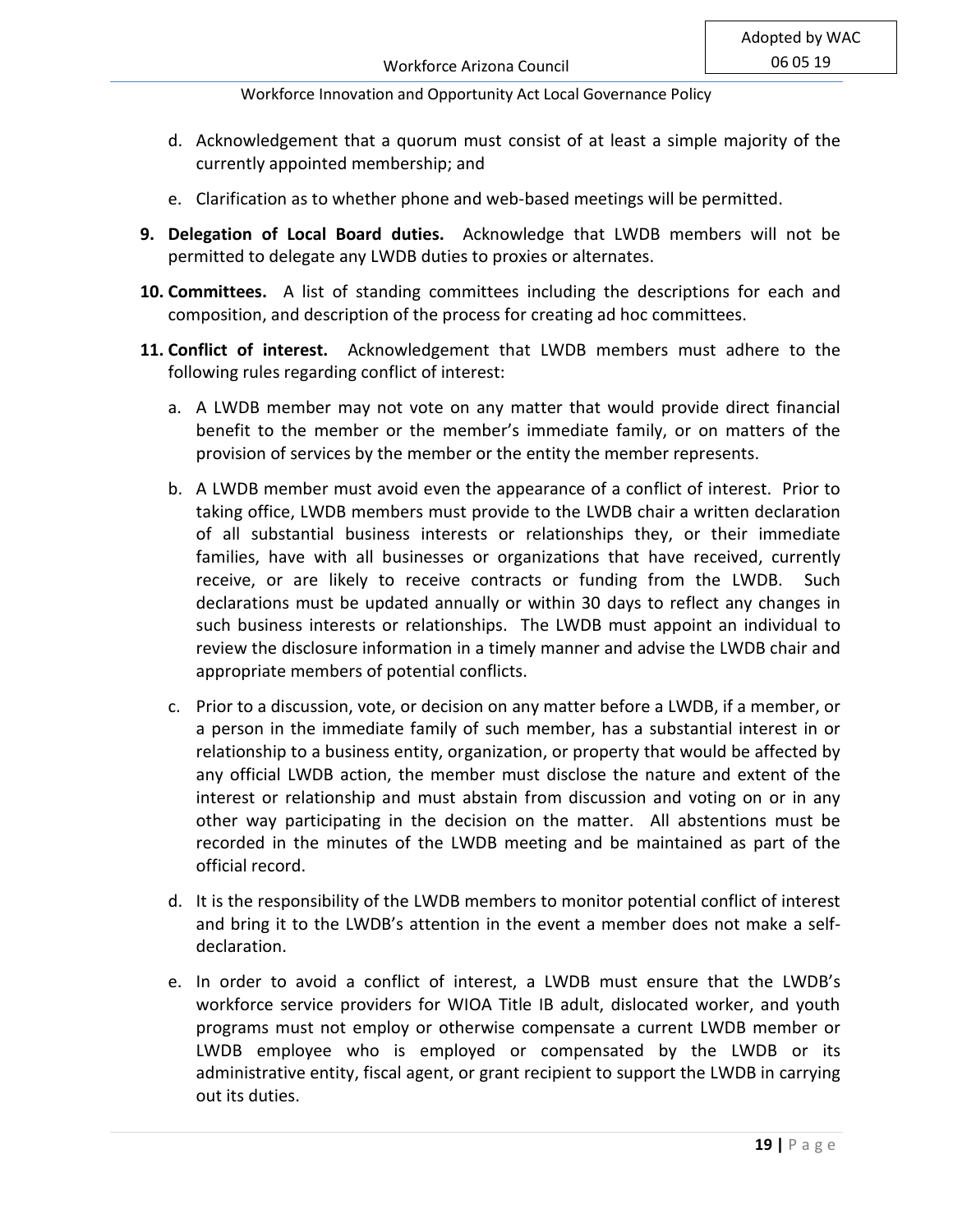- f. A LWDB must ensure that the LWDB, its members, or its administrative staff do not have any supervisory responsibility for the daily activities of its workforce service providers, workforce system partners or contractors. There must be complete separation between governance functions and operating functions within an organization including different reporting structures.
- g. LWDB members or their organizations may receive services as a customer of a local workforce service provider or workforce system partner.
- **12. Conflict resolution.** A detailed procedure for the LWDB to follow in regards to conflict that may arise among, but not limited to;
	- a. Board members;
	- b. Service delivery partners;
	- c. Consortium partners.
- **13. Compensation and reimbursement of expenses**. A description of the policy on compensating LWDB members and reimbursing expenses.
- **14. Amendment.** A description of the process for amending the bylaws.
- **15. Compliance with law.** Acknowledgement stating, in execution of its business, the LWDB must comply with the WIOA and regulations as well as policies and directives from the Arizona Department of Economic Security and the Workforce Arizona Council.

## **XII. LWDA DESIGNATION REQUEST**

- A. A new or existing (areas previously designated under WIA) LWDA must request designation as a LWDA in writing to the Governor's Office. The written request or petition must include:
	- 1. A CEO Official Agreement for Consortia as described in this policy, (if applicable);
	- 2. For newly configured LWDAs, a narrative regarding how the area meets the considerations outlined in Section 106(b)(1)(B);
	- 3. For existing workforce areas, certification that the area performed successfully and sustained fiscal integrity for the 2-year period preceding enactment of WIOA (July 1, 2012-June 30, 2014);
	- 4. A list of LWDB members, to include composition categories and contact information;
	- 5. Identification of grant recipient/fiscal agent and signature of lead official;
	- 6. Documentation that public input was solicited and any comments received; and
	- 7. Signatures of CEOs from the petitioning counties.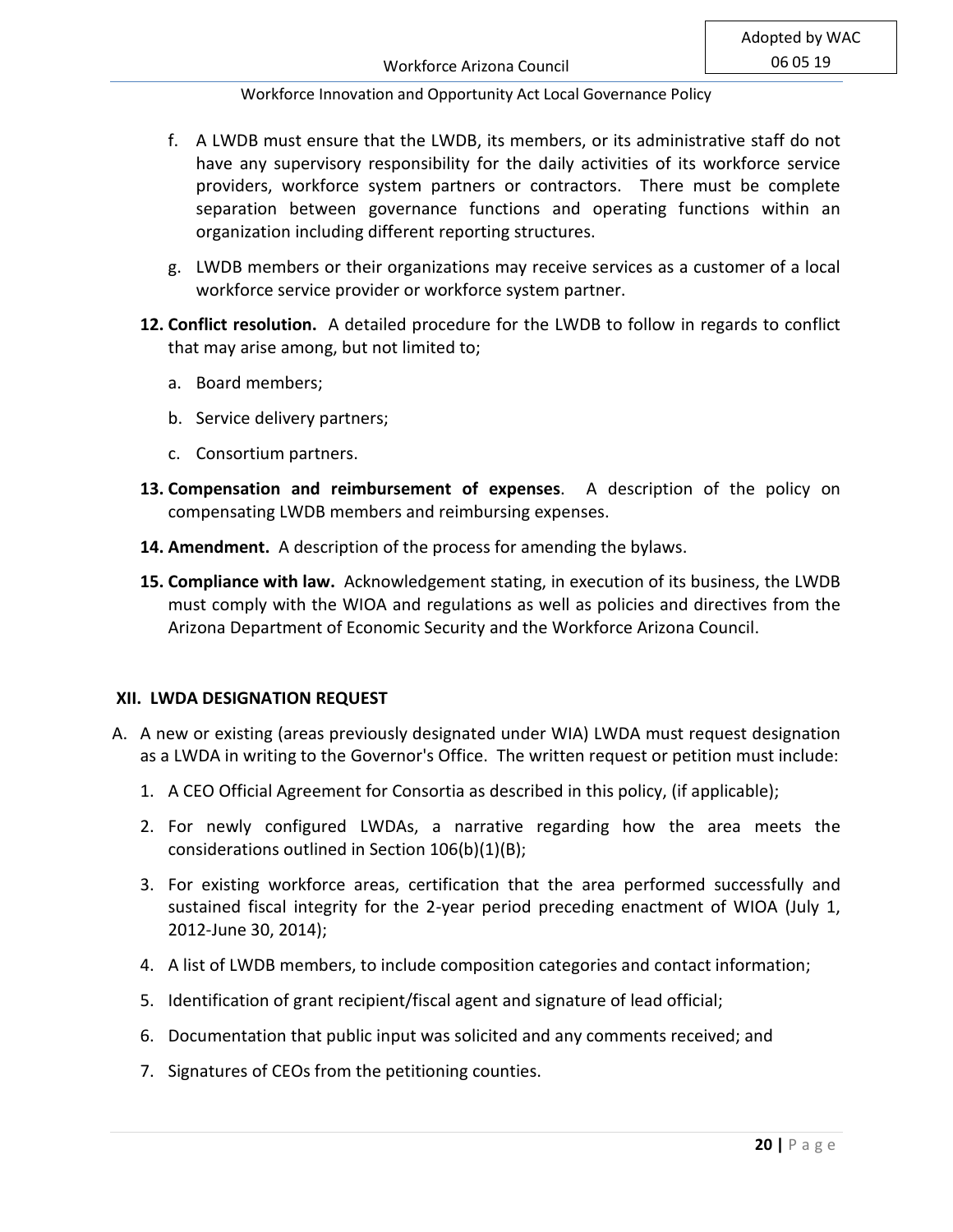- B. Written requests from LWDAs will be received and reviewed according to the following process:
	- 1. All formal written requests (including *Workforce Development Area Designation Petitions)* must be submitted to the Governor's Office with a copy to the Workforce Arizona Council Manager and the Department of Economic Security, Division of Employment and Rehabilitation Services.
	- 2. Petitions will be reviewed by the Executive Committee of and the full Workforce Arizona Council.
	- 3. A public comment period will be advertised and commence with opportunity for comment by representatives of LWDBs, CEOs, businesses, institutions of higher education, labor organizations, other primary stakeholders, and the general public regarding the designation of the LWDA (20 CFR 679.240).
	- 4. After the required public comment period, the Workforce Arizona Council will make a recommendation to the Governor.
	- 5. Final designation of LWDAs will be made by the Governor.

#### **XIII. LWDA DESIGNATION**

- **A. LWDA Designation:** WIOA 106(b) requires that the Governor designate LWDAs based on consideration of the extent to which the areas:
	- 1. Are consistent with the labor market;
	- 2. Are consistent with regional economic development within the State; and
	- 3. Have available Federal and non-Federal resources necessary to effectively administer activities and provisions required by WIOA, including whether the areas have the appropriate education and training providers, such as institutions of higher education and area career and technical education schools.
- **B. Newly Configured Workforce Areas:** Per WIOA 106(b)(4), the Governor may approve a request from any unit of general local government (including a combination of such units) for designation as a local workforce development area if the Workforce Arizona Council determines, based on the considerations described above, and recommends to the Governor, that such area should be designated.
- **C. Existing Workforce Areas:** Per WIOA 106(b)(2), the Governor will approve a request for redesignation as a local workforce development area from any area that was designated as a LWDA for the two-year period preceding enactment of WIOA, performed successfully, and sustained fiscal integrity. Re-designation will be for a period of two years.

Per Section 106(e)(1), the term *performed successfully* means the LWDA met or exceeded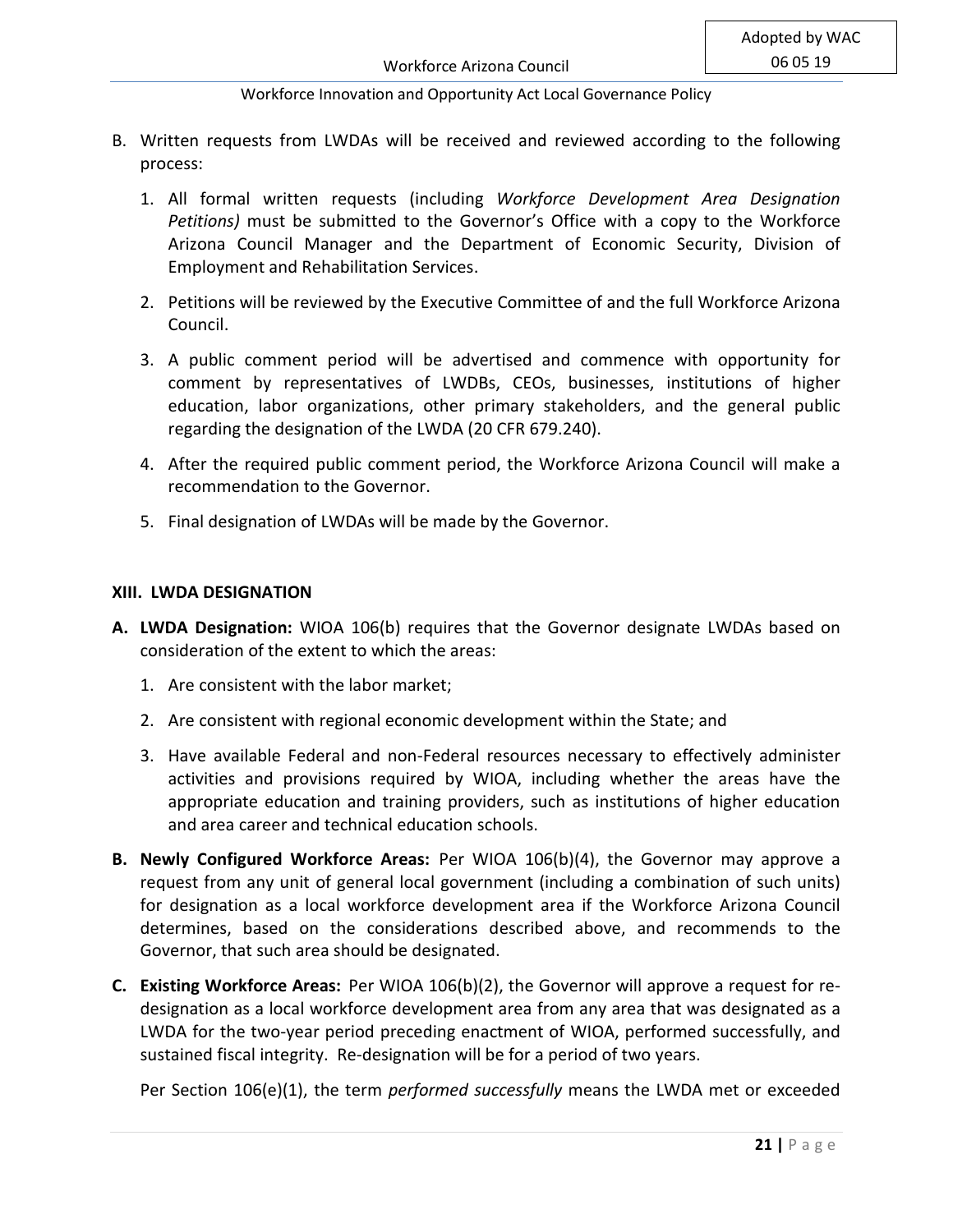the established levels of performance for each of the last two consecutive years for which data are available.

Per Section 106(e)(2), the term *sustained fiscal integrity* means that the Secretary has not made a formal determination, during either of the last two consecutive years, that either the grant recipient or the administrative entity of the area mis-expended funds provided under WIA due to willful disregard of the requirements of the provision involved, gross negligence, or failure to comply with accepted standards of administration.

**D. Appeals:** In accordance with WIOA 106(b)(5), if an existing workforce area requests but is not granted designation as a local workforce development area, the unit of general local government (including a combination of such units) or grant recipient may submit a written appeal to the State Workforce Development Board within 20 days of receiving written denial notification. Appeals submitted after this time will not be considered.

The appealing entity must explain why it believes the denial is contrary to the provisions of WIOA 106(b)(2). No other cause for appeal will be considered. The Workforce Arizona Council must consider and respond in writing to such an appeal within 20 days of its receipt.

If the petitioning entity is again denied such designation, further appeal to the Secretary of Labor may occur if the entity alleges that the area meets the requirements of WIOA 106(b)(2) or that the entity was not accorded procedural rights under the State appeal process described herein. All such appeals to the Secretary must be submitted within 15 days of receipt of the notification of denial by the Workforce Arizona Council on behalf of the Governor. The appealing entity must simultaneously notify the Governor and the Workforce Arizona Council of such an appeal to the Secretary. The Secretary will make a final decision within 30 days after the appeal is received. The Secretary will notify the Governor and the appellant in writing of the Secretary's decision.

## **XIV. LOCAL PLAN MODIFICATIONS**

WIOA requires that each LWDB within a planning region, in partnership with the appropriate CEO, must review, prepare, and submit the local plan modification at the end of the first 2-year period of the 4-year local plan. The plan must identify and describe the policies, procedures, and local activities that carried out in the LWDA, consistent with the state plan (679.530, 679.580)

- A. Modification Requirements for Local Plans:
	- 1. The LWDB in partnership with the CEO must review, prepare, and submit local plan modifications that reflect changes to:
		- a. Labor market and economic conditions; and
		- b. Other factors affecting the implementation of the local plan including: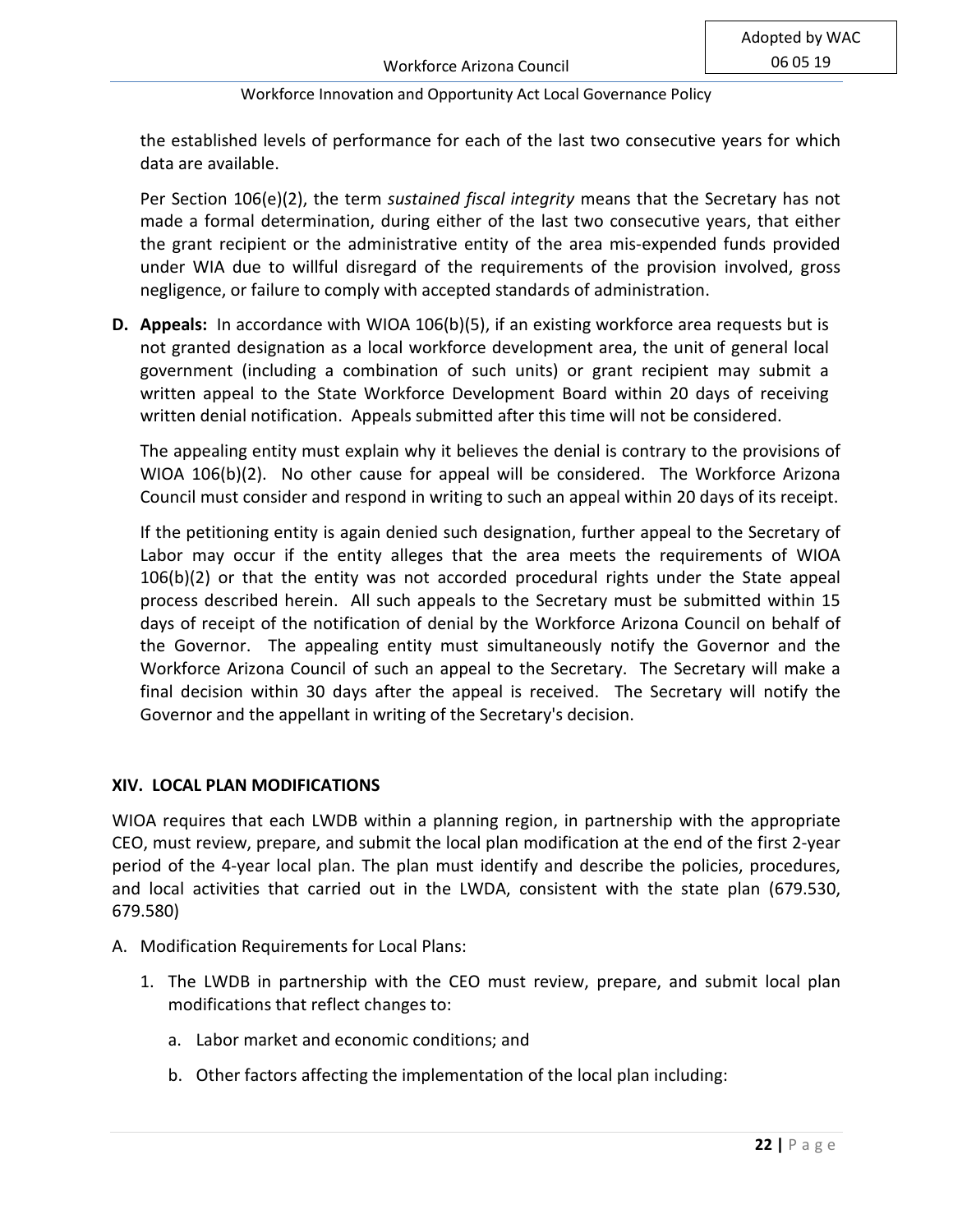- i. Significant changes in local economic conditions;
- ii. Changes in available financing to support WIOA Title I and partner-provided WIOA services; and
- iii. Changes to LWDB structure; and
- iv. The need to revise strategies to meet local performance goals.
- 2. LWDBs must ensure the following information is also included in the local plan modifications:
	- a. Procurement requirements for youth service providers, as described in the WIOA Title I-B Youth Program policy section 202;
	- b. Definition of the "Requires additional assistance to complete an educational program or to secure and hold employment" criterion, as defined by the LWDB, that is used as part of the definition of "in-school" youth and "out-of-school" youth, as described in the WIOA Title I-B Youth Program Policy section 205.05;
	- c. The self-sufficiency income level, as a percentage of the Lower Living Standard Income Level, for the LWDA;
	- d. The definition of "underemployed" which may be used to determine whether employed adults and dislocated worker are in need of individualized career and training services through the WIOA Title I-B Adult and Dislocated Worker Programs:
		- i. Options defining "underemployed" are described in United States Department of Labor Training and Employment Guidance Letter TEGL 19-16, section 11).
		- ii. When the LWDA decides to use the self-sufficiency income for the LWDA in the local plan to define "underemployed", the LWDA must ensure that the selfsufficiency income level has been reviewed and is set at the appropriate level.
	- e. Limitations to Individual Training Accounts, as described in the WIOA Title I-B Training Services policy section 504.02.D.
- B. Public Comment Period
	- 1. To provide an adequate opportunity for public comment:
		- a. Make copies of the proposed local plan available to the public through electronic and other means, such as public hearings and local news media. The LWDB must also post the plan on the State's ARIZONA@WORK website [\(https://arizonaatwork.com\)](https://arizonaatwork.com/) either by direct download or linkage to the LWDB website;
		- b. Include an opportunity for comments by members of the public, including representatives of business, labor organizations, and education;